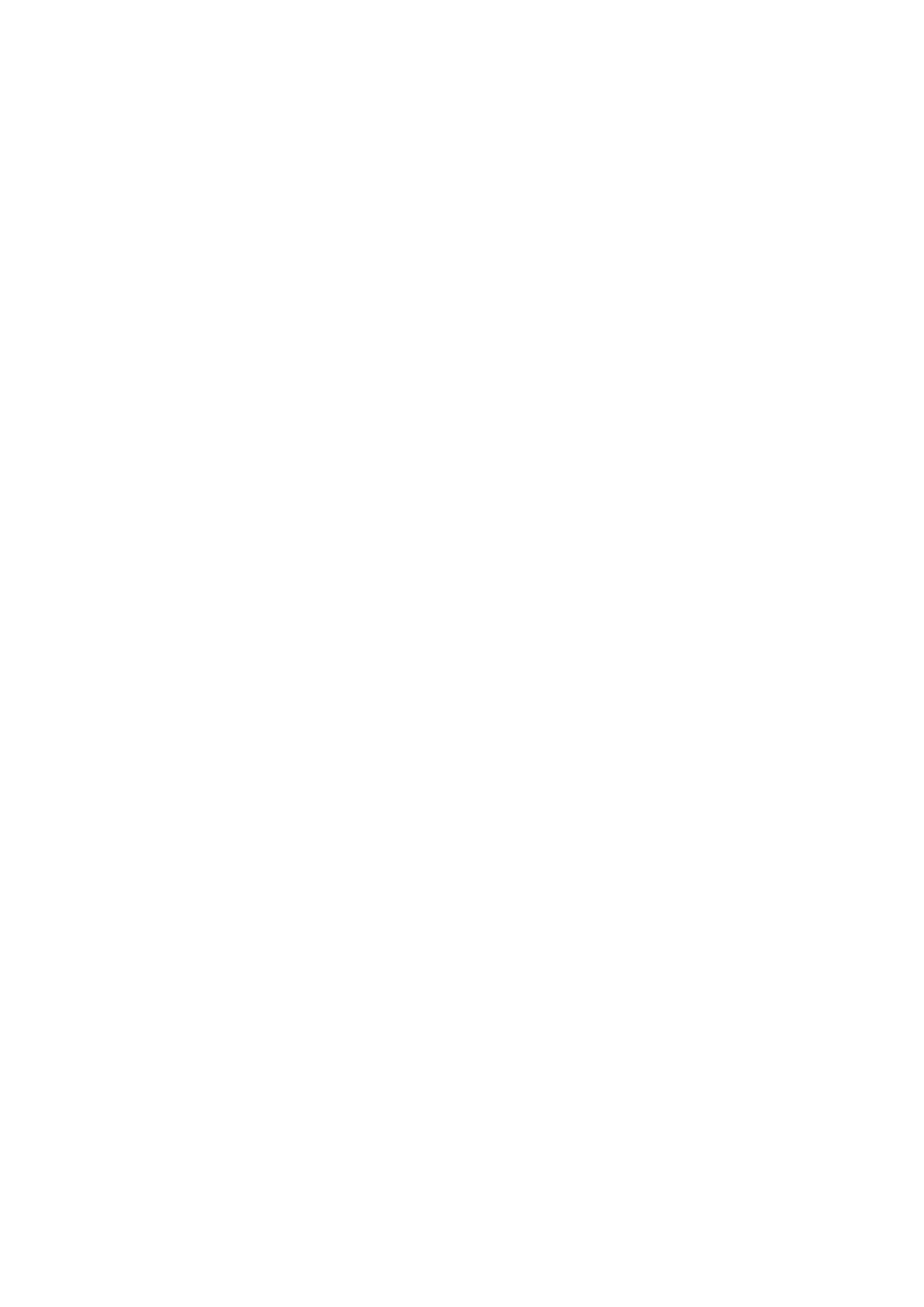# **Contents**

| 1.  | Definitions and interpretation                                                          | 1  |
|-----|-----------------------------------------------------------------------------------------|----|
| 2.  | <b>Nature of Services</b>                                                               | 9  |
| 3.  | Power of attorney                                                                       | 10 |
| 4.  | <b>Acceptance of Trading Conditions</b>                                                 | 10 |
| 5.  | Communications with the Company                                                         | 10 |
| 6.  | Ability to appoint agents, Sub-contractors and third parties                            | 11 |
| 7.  | Payment, recovery of Fees and GST                                                       | 11 |
| 8.  | Personal property securities                                                            | 13 |
| 9.  | Warranties by the Customer                                                              | 14 |
|     | 10. Indemnity by the Customer                                                           | 15 |
|     | 11. Insurance                                                                           | 18 |
|     | 12. Storage and transport                                                               | 18 |
|     | 13. Perishable, non-deliverable, uncollected, hazardous and damaged<br>Goods            | 19 |
|     | 14. Destruction of Dangerous Goods                                                      | 20 |
|     | 15. Inspection                                                                          | 20 |
|     | 16. Delivery                                                                            | 20 |
|     | 17. Railway declaration                                                                 | 20 |
|     | 18. Pillaged Goods                                                                      | 21 |
|     | 19. Storage of Goods pending delivery                                                   | 21 |
|     | 20. COD Goods                                                                           | 21 |
| 21. | Limitation of liability, force majeure and indemnity from liability to third<br>parties | 21 |
|     | 22. Notification of liability                                                           | 24 |
|     | 23. Guarantee, undertaking and indemnity by directors and shareholders                  | 24 |
|     | 24. Intellectual property                                                               | 25 |
|     | 25. Non-Consumer Contract and Non-Small Business Contract provisions                    | 25 |
|     | 26. Consumer Contract or Small Business Contract provisions                             | 26 |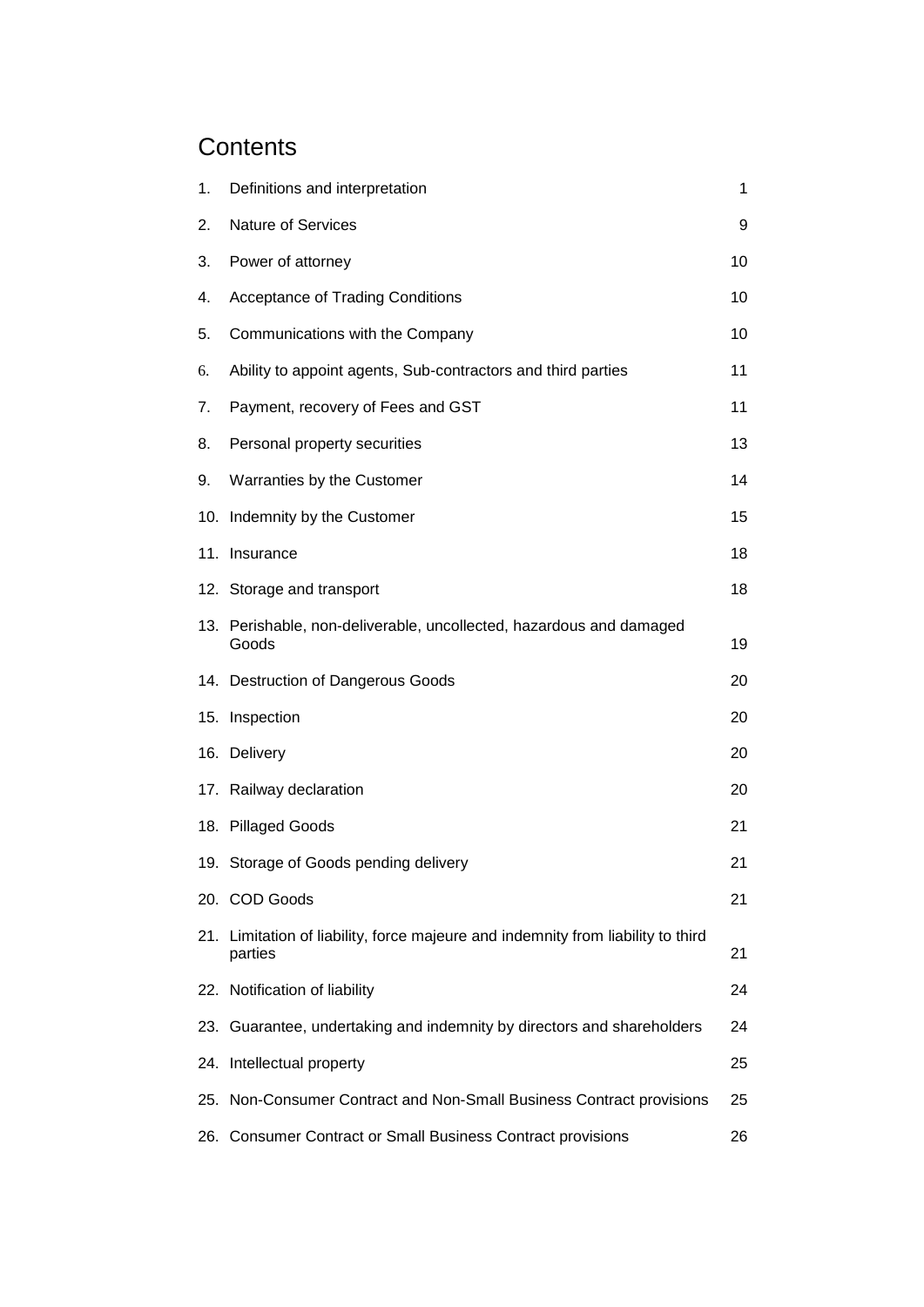#### **AAV INVESTMENTS PTY LTD ATF THE A&A VLAMOS FAMILY TRUST T/A TRADEWISE GLOBAL LOGISTICS ABN 36 848 712 544 (the Company)**

These contractual conditions apply to all services provided by **AAV INVESTMENTS PTY LTD ATF THE A&A VLAMOS FAMILY TRUST T/A TRADEWISE GLOBAL LOGISTICS ABN 36 848 712 544** (the **Company**).

These Trading Conditions include provisions that entirely change, reduce or exclude rights that you (the **Customer**) might otherwise have.

#### **1. Definitions and interpretation**

#### **1.1 Definitions**

In these Trading Conditions, the following defined terms will have the following defined meanings:

**ABF** means the Australian Border Force as defined in the Australian Border Force Act and includes, where applicable, the Department of Home Affairs, the Australian Border Force Commissioner and the Comptroller-General of Customs;

**ABN** means the Australian Business Number of the Customer pursuant to the GST Law;

**Airfreight Convention** means either:

- (a) the Convention for the Unification of Certain Rules for International Carriage by Air signed at Montreal on 28 May 1999; or
- (b) the Convention for the Unification of Certain Rules relating to International Carriage by Air, signed at Warsaw on 12 October 1929; either unamended or amended by the Hague Protocol 1955; at Guatemala City 1971, by the additional Protocol No 3 of Montreal 1975 and/or by the additional Protocol No. 4 of Montreal 1975;

whichever may be applicable;

**Assets** means all assets, Goods, documents and records of the Customer held by or in the possession or control of the Company (whether or not as part of the arrangement under these Trading Conditions or the Service Agreement) and includes, without limitation, the Goods and shipping documents, including, without limitation, bills of lading, insurance policies, commercial invoices and certificates as to weight, quality or other attributes;

**ATD** has the same meaning as **authority to deal** as defined in section 4 of the Customs Act;

**ATO** means the Australian Taxation Office;

**Australian Border Force Act** means the *Australian Border Force Act 2015;*

**Australian Consumer Law** means Schedule 2 of the *Competition and Consumer Act 2010 (Cth)*;

**Authority** means the authority and acknowledgement by which the Customer appointed the Company to act on its behalf on the terms of the Authority and on the terms of these Trading Conditions and as required under section 181 of the Customs Act;

**Authorised Signatory** means the party who signs the Authority on behalf of the Customer;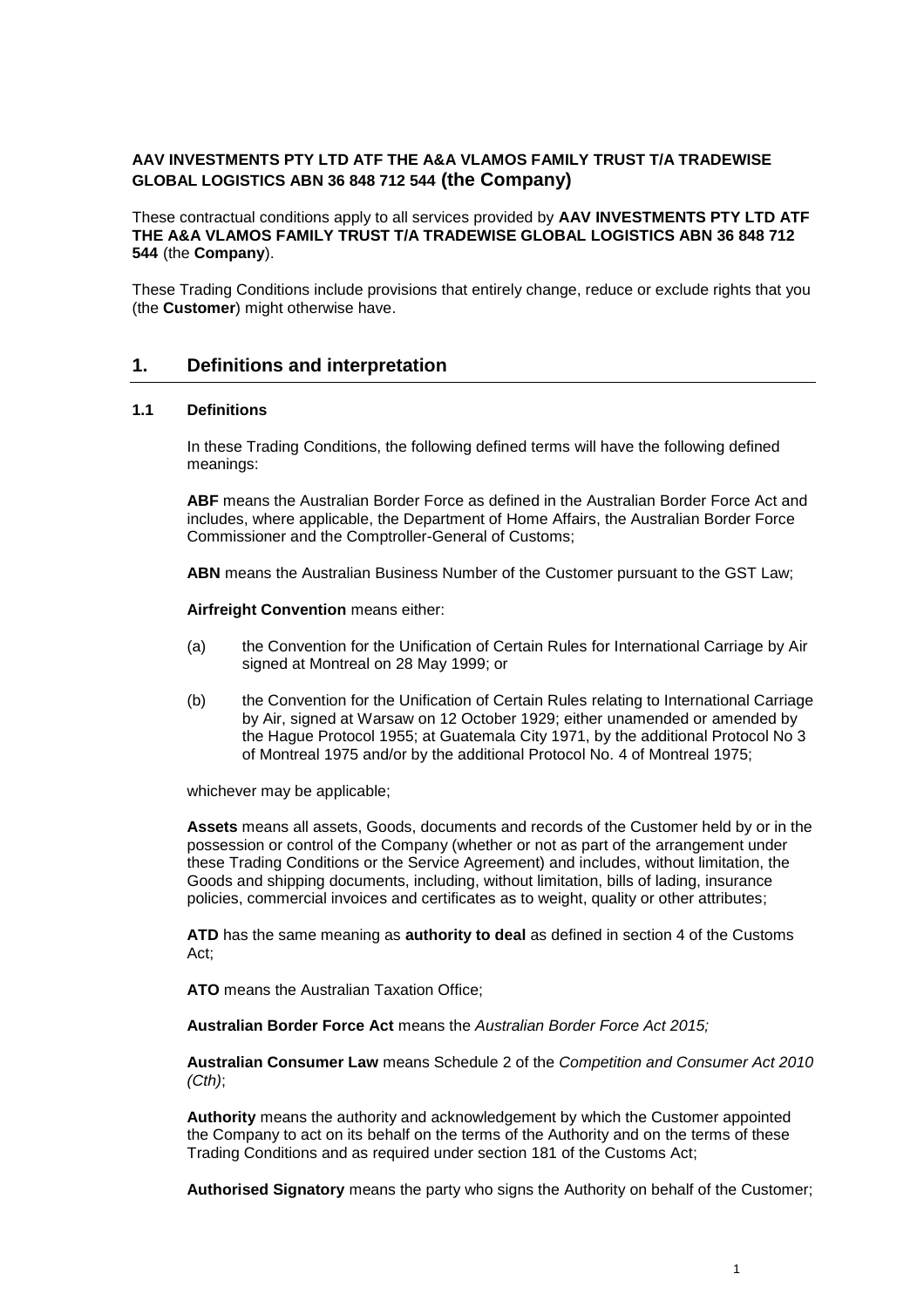**Biosecurity Act** means the *Biosecurity Act 2015* (Cth) and any succeeding Legislation and any regulations made pursuant to the Biosecurity Act;

**Business Day** means any day that is not a Saturday or Sunday on which banks are open for general banking business in Brisbane, Queensland, Australia.

**Carriage** means carriage by vehicles and conveyances of all kind including acts in furtherance of an act of carriage by another or a specific means, whether by air, sea or land transport;

**Carrier** means any party involved in the carriage of Goods whether by airfreight, seafreight or land transport;

**Chain of Responsibility** has the same meaning as in the Heavy Vehicle National Law, constituted in the *Heavy Vehicle National Law Act 2012* (Qld), the *Road Traffic (Vehicles) Act 2012* (WA) and the *Road Traffic (Administration) Act 2008* (WA) or such other legislation as may be enacted by a State or Territory Government for the purpose of giving effect to the Council of Australian Governments' Intergovernmental Agreement on Heavy Vehicle Regulatory Reform dated 25 February 2010;

**COD** means cash on delivery;

**Company** means **AAV INVESTMENTS PTY LTD ATF THE A&A VLAMOS FAMILY TRUST T/A TRADEWISE GLOBAL LOGISTICS ABN 36 848 712 544** (the **Company**) as holder of Customs Brokers Licence number **01913C** and the nominees, agents, sub-agents and employees of the Company;

**Competition and Consumer Act** means the *Competition and Consumer Act 2010* (Cth) as amended from time to time;

**Consequential Loss** means any loss or damage arising from a breach of contract or agreement (including breach of the Service Agreement), tort, or any other basis in law or equity including, but without limitation to, loss of profits, loss of revenue, loss of production, loss or denial of opportunity, loss of bargain, loss of access to markets, loss of goodwill, indirect or remote or unforeseeable loss, loss of business reputation, future reputation or publicity, wasted expenditure, any loss or gain for which restitution damages is capable of being awarded, or any similar loss which was not contemplated by the parties at the time of entering the Service Agreement;

**Consumer Contract** means a contract between the Company and the Customer for a supply of Services to a Customer that is an individual whose acquisition of the Services is wholly or predominantly for personal, domestic or household use or consumption, in the manner provided for under Subsection 23(3) of the Competition and Consumer Act;

**Corporations Act** means the *Corporations Act 2001* (Cth);

**Customer** means:

- (a) if there is an Authority, the customer named in the Authority and will include all employees, officers, agents and contractors of the Customer; or
- (b) if there is no Authority, the shipper, the consignor, the receiver, the consignee the owner of the Goods, the bailor of the Goods or the person for whom any of the Services are performed;

**Customs** means the Department of Home Affairs and its departments including the ABF;

**Customs Act** means the *Customs Act 1901* (as amended from time to time), and any succeeding Legislation and any regulations made pursuant to the Customs Act;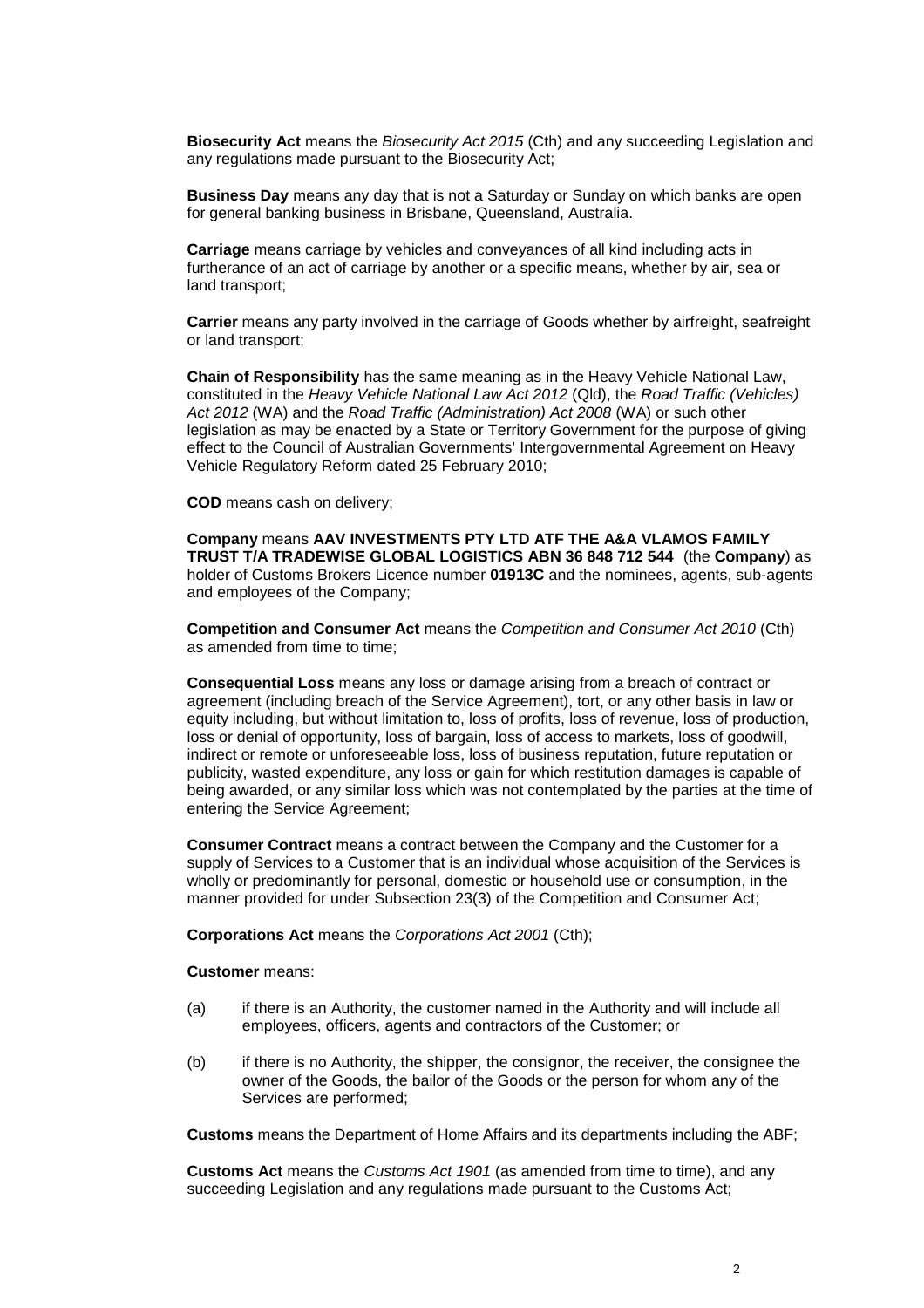**Customs Broker's Licence** means any licence granted by Customs to a party to operate as a licensed customs broker pursuant to Part XI of the Customs Act;

**Customs Duty** has the same meaning as **Duty** in the Customs Act;

**Customs Related Law** has the same meaning as in Section 4B of the Customs Act;

**Dangerous Goods** means Goods or articles or substances of which Goods are comprised which are capable of posing a risk to health, safety, property or the environment and fall within one or more of the UN classifications of dangerous goods or are otherwise liable to cause damage to any person or property whatsoever;

**Debts** means all amounts owing by the Customer to the Company on any account whatsoever;

**Department of Agriculture** means the Commonwealth Department responsible for the Agriculture portfolio including the previous Australian Quarantine and Inspection Service and the Department of Agriculture and Water Resources;

**Department of Home Affairs** means the Department of Home Affairs and its departments including the ABF, the Australian Border Force Commissioner and the Comptroller-General of Customs;

**Department of Infrastructure, Regional Development and Cities** means the Commonwealth Department responsible for the Infrastructure, Regional Development and Cities portfolio or, if such Department changes name, the Commonwealth Department responsible for the provision of railways at that time.

**Depot Licence** has the same meaning as **depot licence** as defined in section 77F of the Customs Act;

**Director of Biosecurity** has the same meaning as defined in the Biosecurity Act;

**Excluded Interest** means any of the interests set out in section 8 of the PPSA or any interest that is not a Security Interest but encumbers the Goods;

**Exposed Goods Order** has the same meaning as defined in subsection 159(3) of the Biosecurity Act;

**EU GDPR** means the European Union General Data Protection Regulation and includes any other associated or relevant European legislation, regulations or guidelines;

**Fees** means the fees charged by the Company for provision of the Services, including any disbursements or other charges, levies or other costs incurred in performing the Services and passed on to the Customer;

**Goods** shall mean the chattels, articles or things tendered for carriage or bailment or other services by the Customer and shall include the container or containers, unit load devices or other packaging containing the same and any other pallet or pallets delivered with the same to the Company;

**Government Authorities** means, without limitation, all Government departments and agencies, in Australia or in any other country, with responsibility for the import and export of goods, the collection of revenue on the import and export of goods, and the transport and movement of those goods to include, without limitation, the ABF, the Department of Home Affairs the Australian Maritime Safety Authority, the Department of Infrastructure, Regional Development and Cities, the Department of Agriculture, the ATO and the RSA;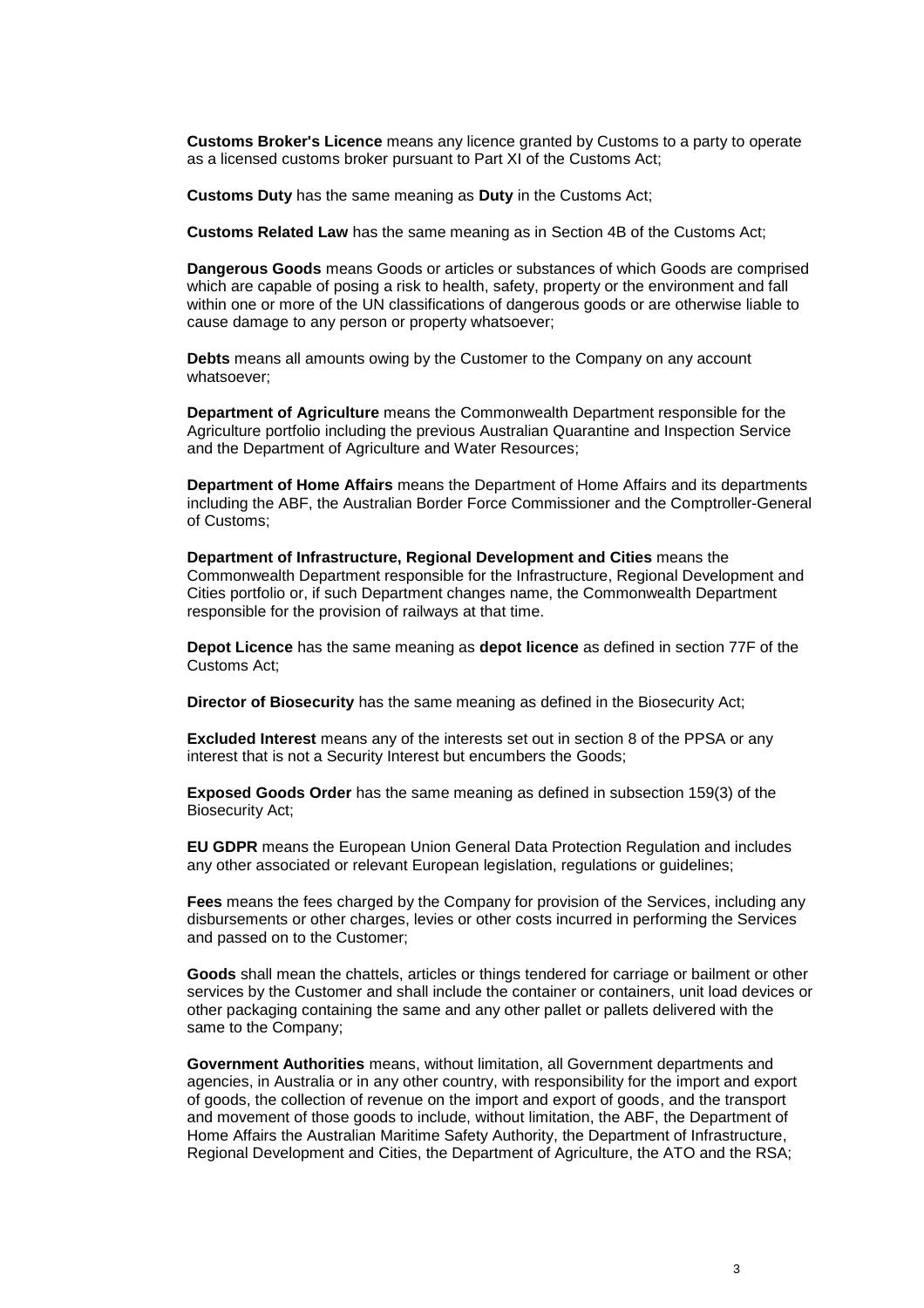**Government Rulings** means any advice, ruling, decision or precedent provided or published by the ABF or any Government Authorities, including without limitation a Customs Tariff Classification Advice, Valuation Advice, Country of Origin Advice or Tariff Precedent;

**GST** has the same meaning as under the GST Law and means the Goods and Services Tax imposed under the GST Law;

**GST Law** means the *A New Tax System (Goods and Services Tax) Act 1999*;

**GST Rate** means the rate of GST under the GST Law;

**Hague Rules** means the International Convention for the Unification of Certain Rules relating to Bills of Lading signed at Brussels on 25 August 1924, or those rules as amended by the Protocol signed at Brussels on 23 February 1968 (the Hague Visby Rules) and the SDR Protocol (1979);

**Heavy Vehicle National Law** means the *Heavy Vehicle National Law Act 2012* (Qld) as enacted in the Queensland Parliament and adopted by the States and Territories, including any Regulations made under that Act and any other legislation enacted by the Commonwealth, a State or a Territory for the purpose of giving effect to the Heavy Vehicle National Law or the Council of Australian Governments' Intergovernmental Agreement on Heavy Vehicle Regulatory Reform dated 25 February 2010;

**High-Value Goods** has the same meaning as defined in section 9 of the Biosecurity Act;

**Incoterms** means Incoterms® 2010 issued by the International Chamber of Commerce;

**Infringement Notice** means a notice issued by a Government Authority, including without limitation, a penalty notice or an infringement notice, issued in respect of an offence or an alleged offence, by which a penalty is imposed without the need for a court appearance;

**Input Tax Credit** has the same meaning as **Input Tax Credit** under the GST Law;

**Intellectual Property** means all intellectual property, including each of the following, whether registered or not, and arising under Australian or any other law; any licence or other right to use or grant the use of any of the following; and any application or right to be registered as proprietor or user of any of the following:

- (a) any business name;
- (b) any trade or service mark;
- (c) any patent, invention or discovery;
- (d) any copyright;
- (e) any circuit layout or computer software;
- (f) any design;
- (g) any trade secret, know-how or confidential information;
- (h) any moral rights; or
- (i) any right that is similar to any of the above.

**Laws** means any International Conventions, treaties or domestic laws, regulations or guidelines of the Commonwealth of Australia, any of the States, Territories or Municipalities of Australia, or of any country from which, through which or into which the Goods are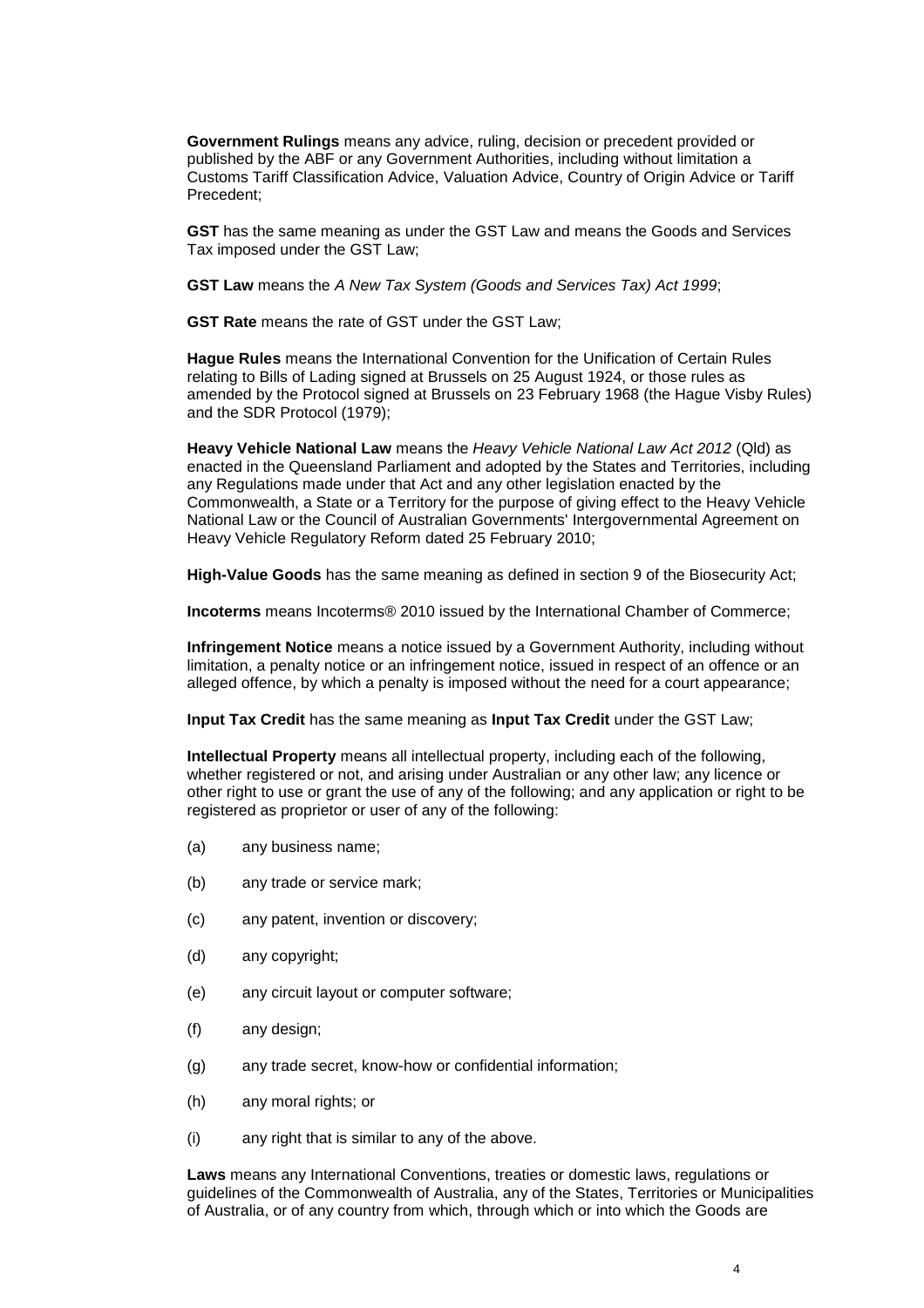carried and including, without limitation all regulations, ordinances and directions made pursuant to the Laws and any successor Laws;

**Licence** means any Customs Broker's Licence, Depot Licence, Warehouse Licence or any other licence issued by Customs or other Government Authority;

**Modern Slavery Laws** means any Commonwealth, State or Territory legislation or regulations based on or adopted from the provisions of the *Modern Slavery Bill 2018* as approved by the Commonwealth or each State, the *Modern Slavery Act 2018 (NSW)* and any regulations, ordinances and directions made pursuant to the Modern Slavery Laws and any successors to the Modern Slavery Laws;

**OHS Laws** means any occupational health and safety legislation, regulations or guidelines, codes of conduct or policies of the Commonwealth of Australia or any of the States, Territories or Municipalities of Australia;

**Parties** means the Company and the Customer;

**PPSA** means the *Personal Property Securities Act 2009* (Cth);

**Product Emission Standards** means the *Product Emissions Standards Act 2017 (Cth)* and any regulations or guidelines made pursuant to that Act as amended from time to time;

**Privacy Laws** means the *Privacy Act 1988* (Cth), all associated regulations or guidelines, and any other associated or relevant State or national privacy legislation, regulations or guidelines;

**Protected Person** has the same meaning as defined in subsection 644(6) of the Biosecurity Act;

**Reporting Obligations** means the obligations of the Company to report the arrival, carriage and movement of goods pursuant to the Customs Act or any Customs Related Law or as required by any Government Authorities or which the Company, at its sole discretion, considers to be necessary to comply with the conditions or obligations of its Licences;

**Related Body Corporate** has the same meaning as under the Corporations Act;

**RSA** means those State and Commonwealth Government Authorities in Australia responsible for road safety regulation of heavy vehicles and Chain of Responsibility legislation and the Heavy Vehicle National Law and the laws governing the carriage of goods by road;

**Security Interest** has the same meaning as under the PPSA;

**Service Agreement** means:

- (a) these Trading Conditions;
- (b) the Authority;
- (c) any customer credit application with the Company; and
- (d) any fee quotation estimate or agreement,

as amended from time to time, regardless of whether the Customer is given notice of any amendment;

**Services** means any performance of work by the Company for the Customer in anyway connected with the Goods including, without limitation: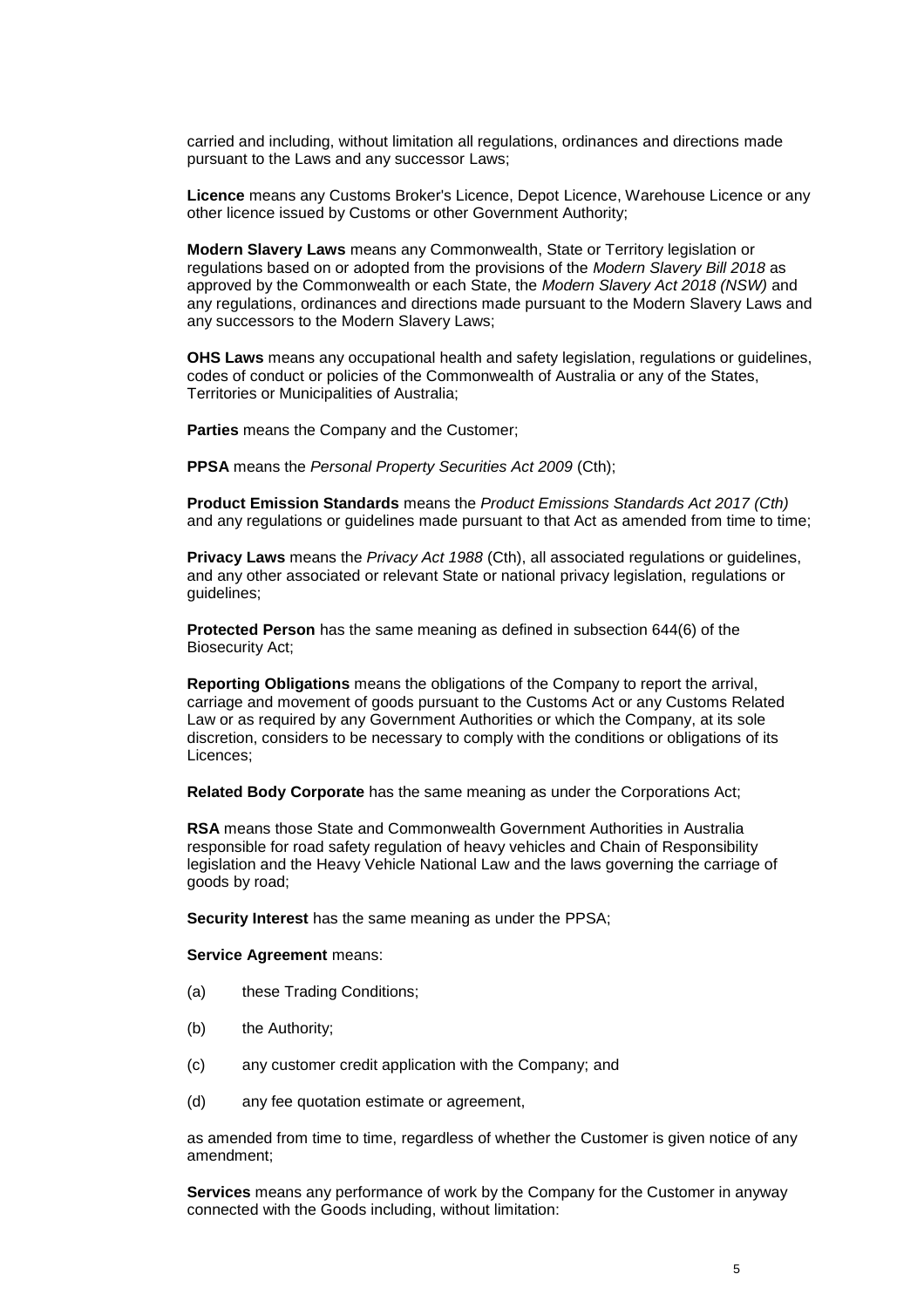- (a) carriage of the Goods; \*
- (b) Advice or information provided in connection with the Services; \*
- (c) Customs clearance;
- (d) Delivery services; \*
- (e) Warehousing or storage services\*
- (f) making any reports, entries and declarations required by any Government Authorities;
- (g) quoting the ABN as may be required under the GST Law;
- (h) providing all necessary information and completing all necessary documentation and reports for the purposes of any Government Authorities; and
- (i) entering into contracts with Sub-contractors on behalf of the Customer to enable the Carriage, import, export, storage or transportation of the Goods;

#### \**delete if not applicable*

**Shipper** means a legal entity or person named on the bill of lading or sea waybill or equivalent multimodal transport document as shipper and/or who (or in whose name or on whose behalf) a contract of carriage has been concluded with a shipping company or any other definition of 'shipper' as set out in any Laws or as determined by any Government Authorities;

#### **Shipping Contract** means:

- (a) a contract of marine salvage or towage;
- (b) a charter party of a ship; or
- (c) a contract for the carriage of goods by ship, which includes a reference to any contract covered by a sea carriage document within the meaning of the amended Hague Rules referred to in section 7(1) of the *Carriage of Goods by Sea Act 1991*  $(Cth)$ ;

**Small Business Contract** has the meaning given to that term in the Australian Consumer Law;

#### **Sub-contractor** means:

- (a) any third party appointed by the Company to assist in the provision of the Services; and
- (b) any person, firm or company which is now or hereafter a servant, agent, employee or subcontractor of any other persons or entities referred to in subclause (a) of this definition;

**Supply** has the same meaning of Supply under the GST Law;

**Tax Invoice** has the same meaning as Tax Invoice under the GST Law;

**Taxable Supply** has the same meaning as Taxable Supply under the GST Law;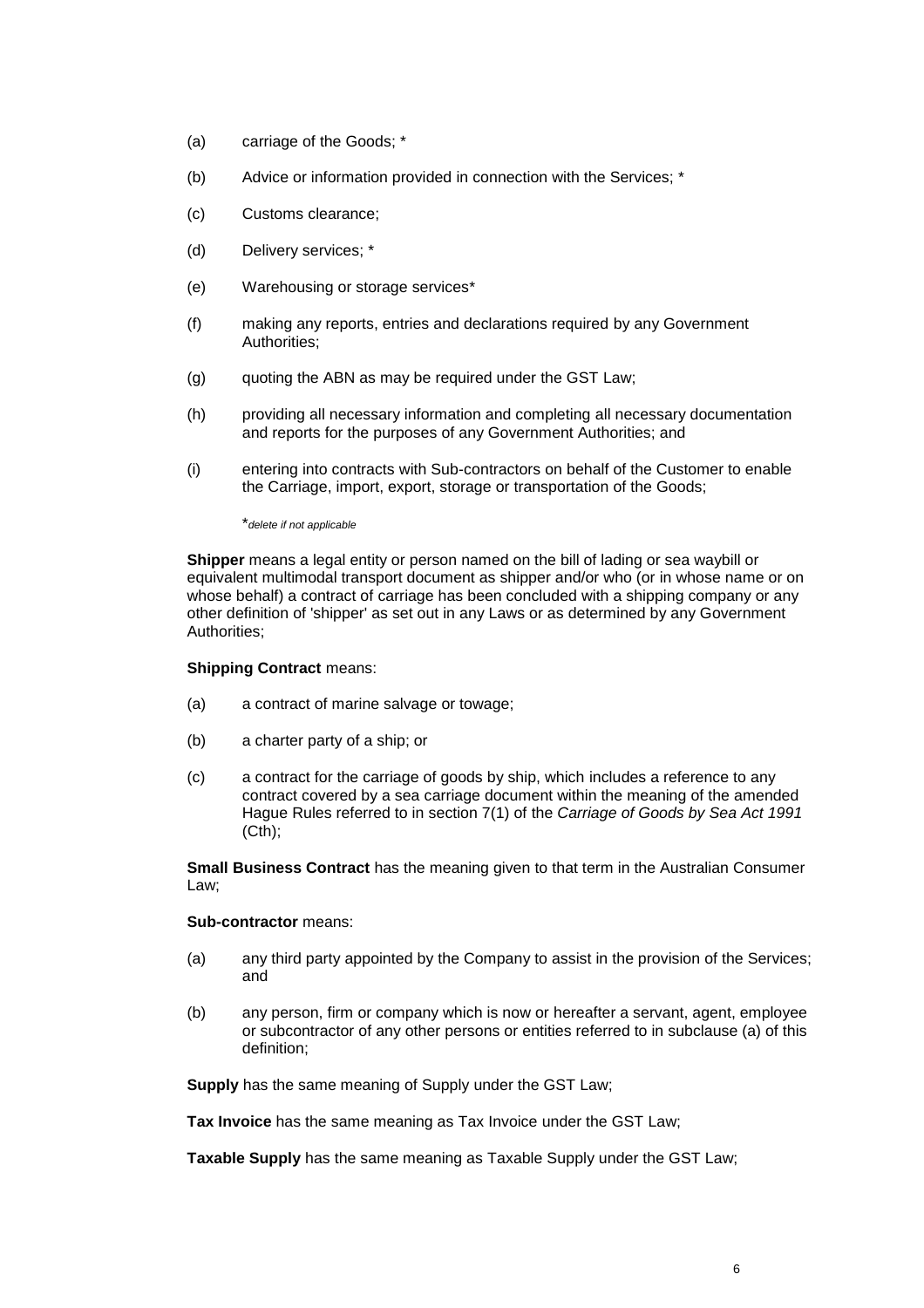**Trading Conditions** means these **AAV INVESTMENTS PTY LTD ATF THE A&A VLAMOS FAMILY TRUST T/A TRADEWISE GLOBAL LOGISTICS** Standard Terms and Trading Conditions;

**Vessel** means any vessel, vehicle or aircraft used to effect Carriage of the Goods, whether by sea, land or air; and

**Warehouse Licence** has the same meaning as **warehouse licence** as defined in section 78 of the Customs Act;

#### **1.2 Interpretation**

- (a) These Trading Conditions, the Service Agreement and any collateral agreements made by the Company with the Customer wherever made shall be governed and construed according to the laws of **Queensland** and shall be subject to the exclusive jurisdiction of the courts of **Queensland** and those courts which can hear appeals from those courts.
- (b) If these Trading Conditions are held to be subject to the laws of any jurisdiction other than the Commonwealth of Australia and the State/Territory of Queensland then these Trading Conditions shall continue to apply and shall be void only to the extent that they are inconsistent with or repugnant to those laws and no further.
- (c) Subject to clause [26,](#page-28-0) all the rights, immunities and limitations of liability contained herein shall continue to have their full force and effect in all the circumstances notwithstanding any breach of any term or condition hereof or any collateral agreement by the Company and notwithstanding that the Services have been provided, the Goods delivered as directed by the Customer or the Authority having expired or been terminated.
- (d) Unless written notification to the contrary is given by the Customer to the Company at or prior to entering into these Trading Conditions, the Customer expressly warrants and represents that all or any Services to be supplied by the Company and acquired by the Customer pursuant to this Service Agreement are so supplied and acquired for the purposes of a business, trade, profession or occupation carried on or engaged in by the Customer.
- (e) In the interpretation of these Trading Conditions the singular includes the plural and vice versa, and words importing corporations mean and include natural persons and vice versa.
- (f) No agent or employee of the Company has the authority to waive or vary these Trading Conditions unless the Company approves such waiver or variation in writing. Any forbearance by the Company in enforcing the Trading Conditions does not constitute a waiver. If the Company waives a breach of a Trading Condition, the waiver does not operate as a waiver of another breach of the same or any other Trading Condition or as a continuing waiver.
- (g) Where any provision (or part thereof) of these Trading Conditions is held to be illegal or unenforceable, it may be severed and shall in no way affect or prejudice the enforceability of any other term or condition herein.
- (h) Where there is an inconsistency between the terms and conditions of the Service Agreement, the relevant documents shall be construed in the following descending order of priority:
	- (i) these Trading Conditions;
	- (ii) the Authority;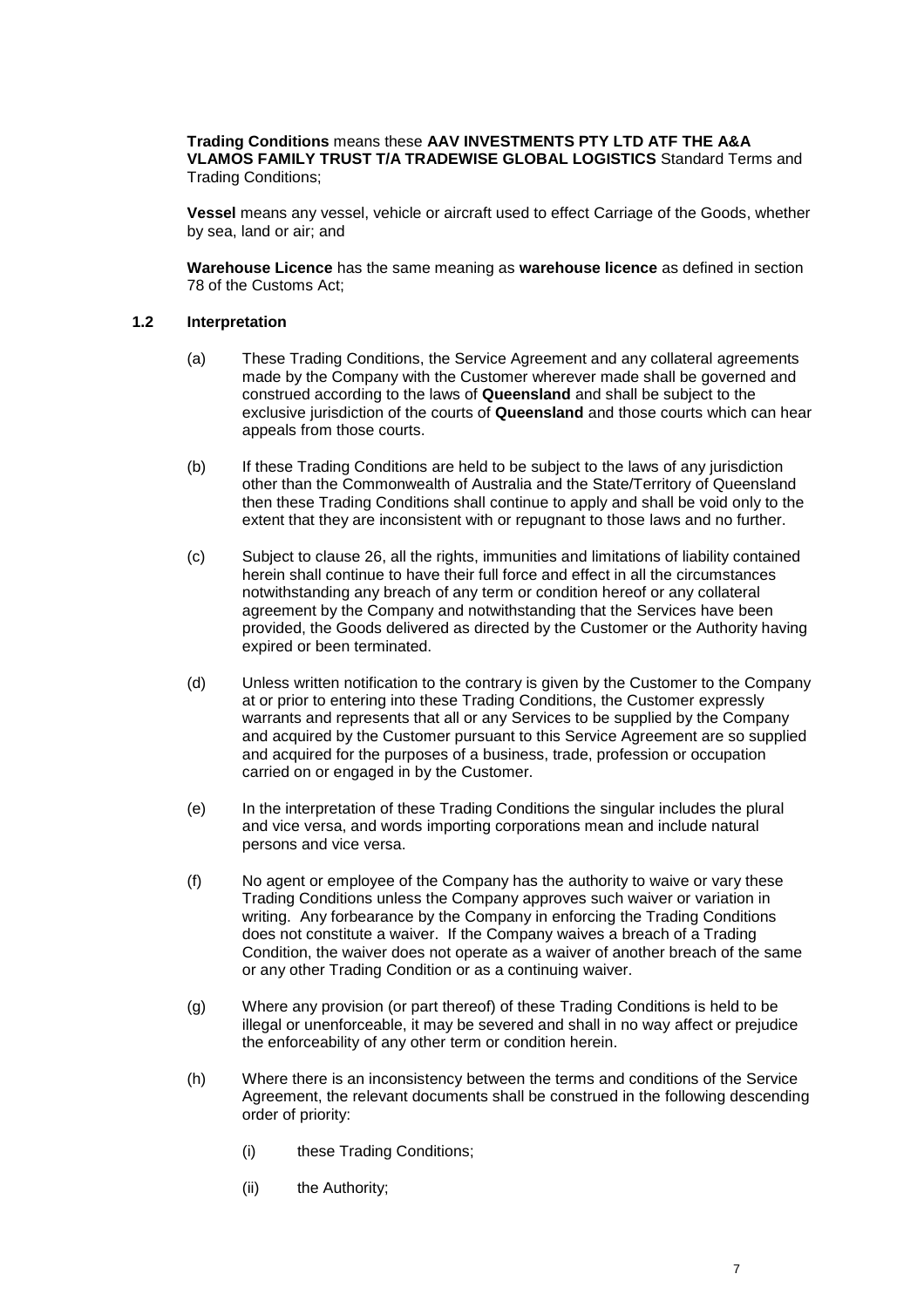- (iii) any customer credit application; and
- (iv) any fee quotation estimate or agreement.
- (i) Reference to any Laws or to any section or provision of any Laws includes any statutory modifications, re-enactments, substitutions or replacements thereof and all Laws issued thereunder.
- (j) Reference to any Convention or any Article of any Convention includes any modifications, substitutions or replacements thereof.
- (k) References to clauses and subclauses are references to clauses and subclauses in these Trading Conditions.
- (l) Headings have no effect on interpretation of the Trading Conditions.
- (m) These Trading Conditions do not affect any rights the Customer has under the Competition and Consumer Act.
- (n) If the Service Agreement between the Company and the Customer is a Consumer Contract or a Small Business Contract and is not a Shipping Contract:
	- (i) clause [25](#page-27-0) does not apply;
	- (ii) clause [26](#page-28-0) applies; and
	- (iii) the laws in force in the place in which the contract is made apply.
- (o) If the Service Agreement between the Company and the Customer is a Shipping Contract or is otherwise not a Consumer Contract or Small Business Contract:
	- (i) clause [25](#page-27-0) applies; and
	- (ii) clause [26](#page-28-0) does not apply.

#### **1.3 Application**

- (a) These Trading Conditions:
	- (i) apply to all services provided by the Company; and
	- (ii) prevail over:
		- (A) any terms and conditions provided by the Customer in respect of the subject matter of these Trading Conditions;
		- (B) any terms and conditions contained in any transport document, including any bill of lading, waybill, or consignment note

#### (together, the **Previous Terms**),

except to the extent expressly provided for in these Trading Conditions.

- (b) Any Previous Terms are excluded by the parties and any previous offer contained in any Previous Terms is rejected by the Company.
- (c) Subject to subclause [1.3\(d\),](#page-11-0) the provisions of any other terms and conditions provided by the Company relating to the subject matter of these Trading Conditions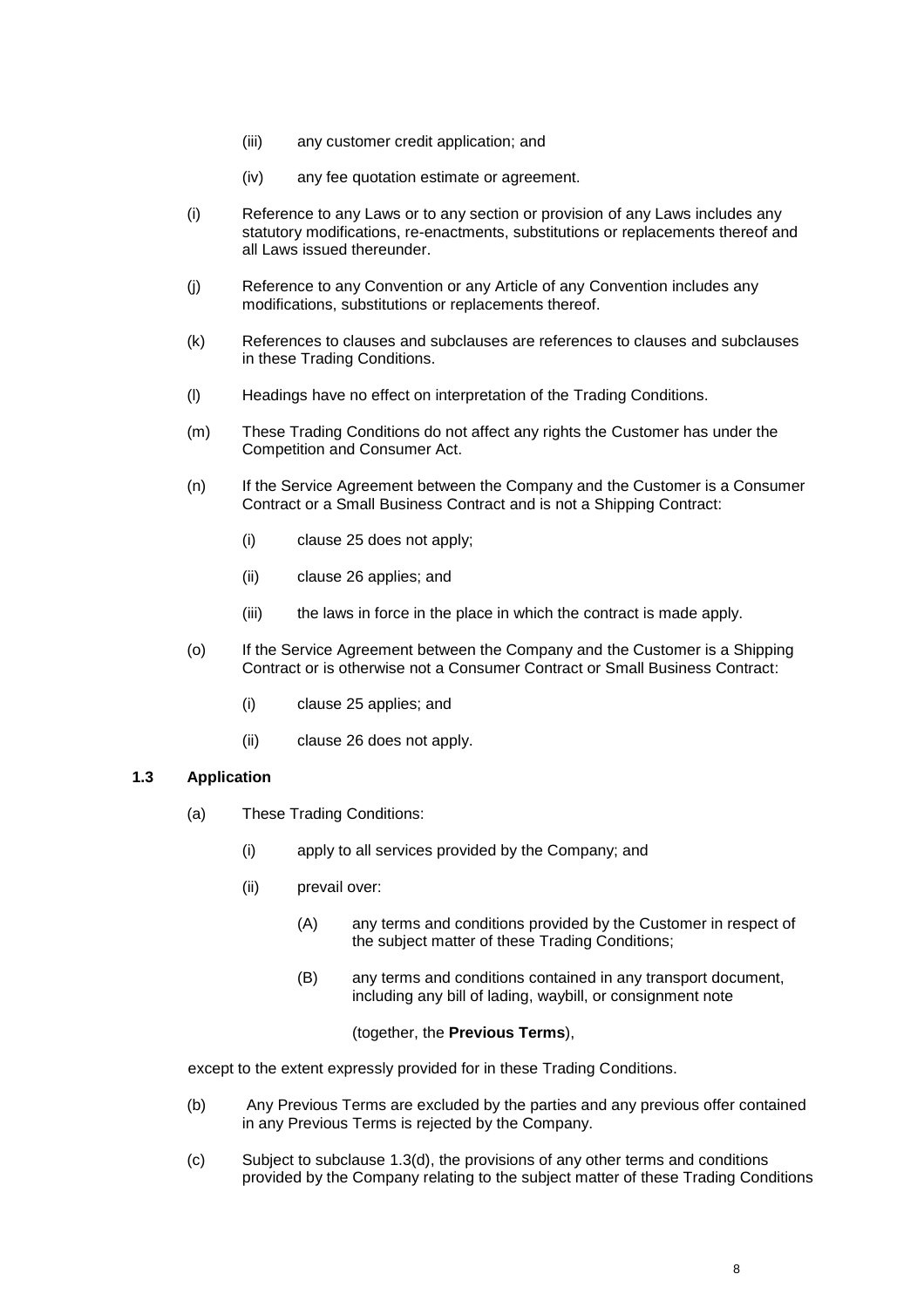(**Other Company Terms**) are incorporated into these Trading Conditions as if they were set out in full in these Trading Conditions.

<span id="page-11-0"></span>(d) If there is any conflict or inconsistency between these Trading Conditions, the Previous Terms and any Other Company Terms, these Trading Conditions prevail to the extent necessary to resolve such conflict or inconsistency.

# Trading Conditions

## **2. Nature of Services**

- (a) The Company carries on business as a Customs Broker under Part XI of the Customs Act and forwarding agent. The Company is not a common carrier and will accept no liability as such. All Services provided by the Company are governed solely by these Trading Conditions which, shall prevail over any terms and conditions of the Customer and any terms and conditions contained in any transport document including any bill of lading, waybill or consignment note except to the extent provided for in these Trading Conditions.
- (b) The Company reserves the right to open and weigh all packages and containers and do any other thing necessary in order to inspect all Goods at its discretion and at the Customer's expense.
- (c) The Company may refuse at its sole and absolute discretion to accept any Goods for Carriage without assigning any reason.
- (d) The Customer acknowledges that where terms of Carriage are limited pursuant to Convention, statute, Law, bill of lading or airway bill, and the transport of the Goods extends or requires transport outside and beyond the terms provided for in that Convention, statute, Law, bill of lading or airway bill then the Customer may be required to enter into a further contractual agreement with the forwarder or carrier regarding that portion of transport in order to limit liability on behalf of the forwarder or carrier, or where the transport was unforeseen, the limitation of liability provisions in place for the foreseen transport will extend to the unforeseen transport, even where that liability provision does not envision transport of that kind.
- <span id="page-11-1"></span>(e) The Customer acknowledges and agrees that the Company, its agents, employees and contractors are obliged to comply with certain conditions and Laws in respect of Licences in relation to the Goods or Services and none of the Company, its agents, employees or contractors are in breach of these Trading Conditions or in their obligations to the Customer in complying with such conditions or Laws.
- (f) Without limiting the generality of subclause [2\(e\),](#page-11-1) the Customer further acknowledges and agrees that:
	- (i) the Company's Reporting Obligations may require the Company, its agents, employees and contractors to disclose a breach or possible breach of any Customs Related Law to any Government Authority;
	- (ii) none of the Company, its agents, employees and contractors will have any liability to the Customer or any other party arising from compliance with its Reporting Obligations or the conditions of its licences; and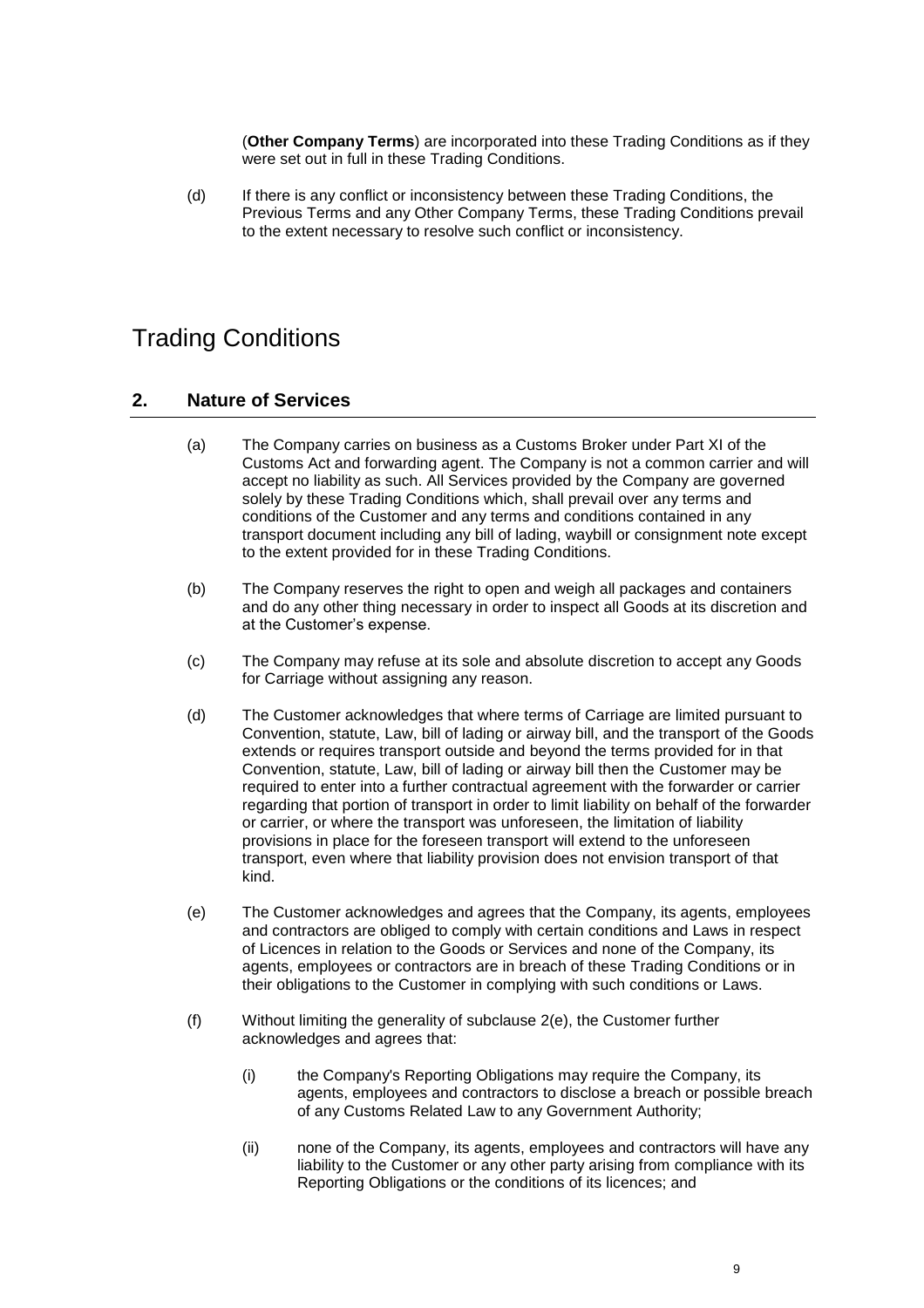- (iii) the Customer must indemnify and keep indemnified the Company, its agents, employees and contractors from all costs and liabilities they incur in relation to their Reporting Obligations in respect of the Services or in relation to the Goods , including all legal costs which include, without limitation any legal costs incurred in determining whether a Reporting Obligation has arisen.
- (g) The Customer acknowledges that the Company complies with its obligations under the EU GDPR.
- (h) The Customer agrees that the Company may treat or otherwise deal with the Goods as directed or required by the Department of Agriculture in relation to any biosecurity or other risks.

#### **3. Power of attorney**

- (a) Subject to the effect of subclause [3\(b\)](#page-12-0) of these Trading Conditions, by agreeing to these Trading Conditions the Customer, constitutes and appoints the Company as its lawful attorney with full irrevocable power and authority to take any and all action and to execute any and all documents and instruments, in the name of and on behalf of the Customer, as may be required or for the purpose of carrying out the terms of this agreement.
- <span id="page-12-0"></span>(b) Notwithstanding that the Customer appoints the Company as its attorney, the power and authority vested in the attorney is effective if and when the Customer fails to comply with a request within the required time or in the event of a default of the Customer.
- (c) The Customer acknowledges that the Company will not be liable for any loss or penalty incurred by the Customer as a result of:
	- (i) any delay by an attorney in exercising their powers; or
	- (ii) an attorney not exercising its powers.
- (d) The Customer indemnifies and will keep indemnified the Company against any reasonable loss or costs it suffers or incurs in exercising powers under this power of attorney.

#### **4. Acceptance of Trading Conditions**

The Authorised Signatory acknowledges and agrees that it has received the Trading Conditions, understands the Trading Conditions and by either signing the Authority or instructing the Company to perform the Services, the Customer will be bound by the Trading Conditions.

#### **5. Communications with the Company**

(a) Wherever it is necessary, for the purpose of these Trading Conditions or any other purpose whatsoever, for instructions to be given to the Company, such instructions will be valid only if given in writing, acknowledged by the Company in writing and given in sufficient time in all the circumstances for the Company reasonably to be able to adopt the instructions. Standing or general instructions, or instructions given late, even if received by the Company without comment, shall not be binding upon the Company. If the Company adopts standing or general instructions, or instructions given late, for one or more transaction for the Customer or any other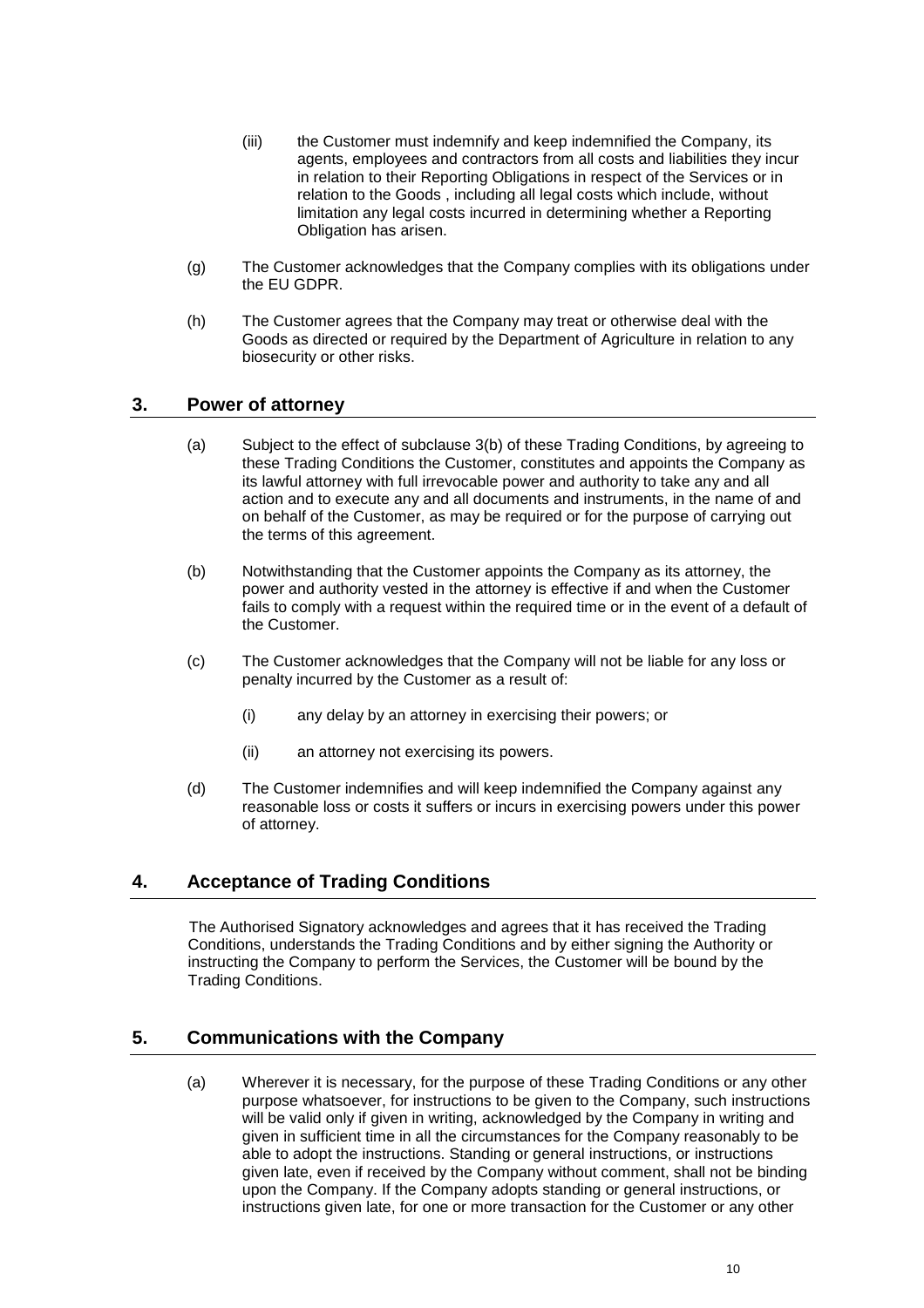party, that does not in any way affect the validity of those instructions in relation to any future transaction. No attempt by the Company to adopt late instructions will constitute an acceptance by the Company or affect the validity of those instructions.

(b) Notwithstanding any prior dealings between the Company and the Customer or any rule of law or equity or provision of any statute or regulation to the contrary, or any contracts, documents and other matter (including cash, cheques, bank drafts and other remittances) sent to the Company through the post shall be deemed not to have been received by the Company unless and until they are actually delivered to the Company at its office address or placed in the Company's post office box, if so addressed.

## <span id="page-13-2"></span>**6. Ability to appoint agents, Sub-contractors and third parties**

Subject to, and in accordance with, these Trading Conditions, the Company agrees and the Customer hereby employs and authorises the Company as agent for the Customer to contract either in its own name as principal or as agent for the Customer with any Subcontractor for the Carriage, movement, transport or storage of the Goods or for the performance of all or any part of the Services pursuant to or ancillary to these Trading Conditions. Any such contract may be made upon the terms of contract used by the Subcontractor with whom the Company may contract for the Services and may be made upon the terms and subject to the conditions of any special contract which the Sub-contractor may in any particular case require, including in every case any term that the Sub-contractor may employ any person, firm or company for performance of the Services so contracted for.

# <span id="page-13-1"></span>**7. Payment, recovery of Fees and GST**

- (a) The Company is entitled to retain and be paid all brokerages, commissions, allowances and other remunerations customarily retained by or paid to shipping and forwarding agents and (where the Company accepts specific instructions under clause [11](#page-20-0) to effect insurance) insurance brokers whether declared or otherwise and no such brokerage, commission or allowance or other remuneration shall be payable or allowable to the Customer or its principal (if any). The Company may charge by weight, measurement or value and may at any time reweigh, remeasure or revalue the Goods (or request the same) and charge additional fees accordingly.
- (b) Quotations as to Fees and other charges are given on the basis of immediate acceptance and subject to the right of withdrawal or revision by the Company. Quotations are valid only for the specified weight and volume ranges quoted and for the designated services and standard of services quoted. If any changes occur in the rates of freight, insurance premiums, warehousing, statutory fees or any other charges applicable to the Goods, quotations and charges are subject to revision accordingly with notice or, if it is not reasonably practicable, without notice to the Customer.
- <span id="page-13-0"></span>(c) If any changes occur in the rates of freight, insurance premiums, warehousing, statutory fees or any other charges applicable to the Goods or associated with the Services, quotations and Fees are subject to revision accordingly with notice or, if it is not reasonably practicable, without notice to the Customer.

Without limiting the generality of subclause [7\(c\)](#page-13-0) if a change in law, regulation, statutory instrument, or Government Ruling or of any requirement of a Government Authority causes an increase in the costs associated with performance of the Service by the Company, including without limitation, through the introduction of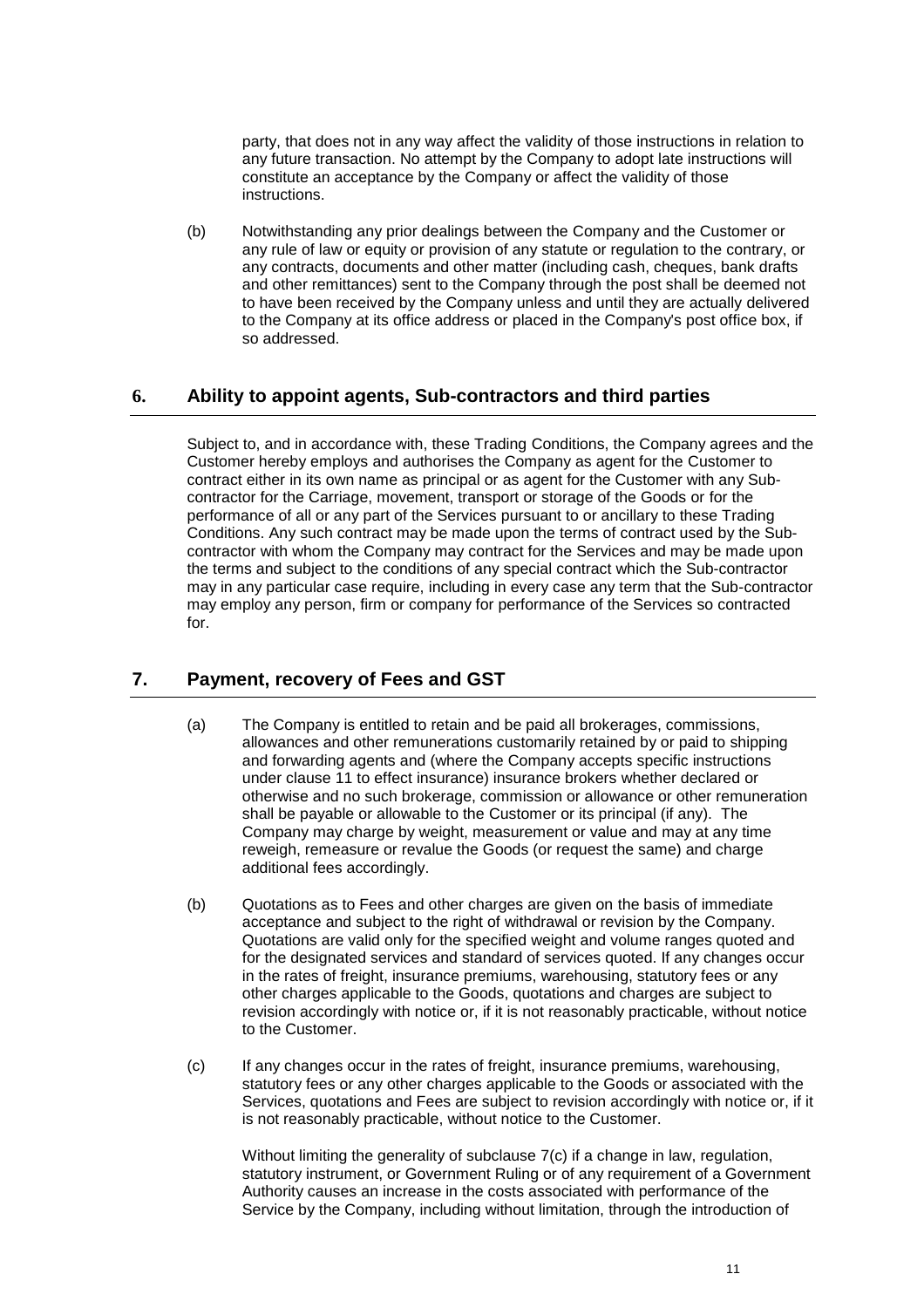fees, levies, charges, duties or tax, the Company is entitled to recover such additional costs incurred by it and the Fees are subject to revision accordingly with notice or, if it is not reasonably practicable, without notice to the Customer.

- (d) The Company shall under no circumstances be precluded from raising a debit in respect of any fee or disbursements lawfully due to it, notwithstanding that a previous debit or debits (whether excluding or partly including the items now sought to be charged) had been raised and whether or not any notice was given that further debits were to follow.
- <span id="page-14-1"></span><span id="page-14-0"></span>(e) This subclause [7\(e\)](#page-14-0) applies if the Company is or may become liable to pay GST in relation to any Supply under these Trading Conditions:
	- (i) unless otherwise stated, all charges quoted are exclusive of the GST imposed under the GST Law;
	- (ii) the Customer shall be responsible for payment of any GST liability in respect of the Services as provided by the Company or by third parties or Sub-contractors which shall be payable at the same time as the GSTexclusive consideration;
	- (iii) the Customer must also pay GST on the Taxable Supply to the Company, calculated by multiplying the GST exclusive consideration by the GST Rate;
	- (iv) GST shall be payable by the Customer without any deduction or set-off for any other amount at the same time as the GST exclusive consideration is payable;
	- (v) the Company agrees to provide the Customer with a Tax Invoice to enable the Customer to claim an Input Tax Credit; and
	- (vi) if the Customer defaults in the payment on the due date of any amount payable under subclause [7\(e\)\(ii\)](#page-14-1) then without prejudice to any other remedies of the Company and upon demand by the Company, the Customer shall pay to the Company an amount equal to the amount of any damages or interest or additional GST that may become payable by the Company due to the default of the Customer.
- (f) All amounts due to the Company in Australia are payable in Australian dollars. The Company is entitled to charge a currency conversion premium when converting receivables into Australian currency.
- (g) The Customer agrees that the Fees will be paid within **14** days of the date of an invoice statement or as otherwise determined by the Company.
- (h) If any amounts payable or due under any agreement between the Company and the Customer (including, without limitation, amounts payable pursuant to subclause [10\(a\)](#page-17-0) or fees payable for Services provided by the Company) are not made within seven days of the due date, the Customer will be in default and without limiting any other rights of the Company, the Customer shall pay to the Company, by way of liquidated damages, interest to be calculated in accordance with the **National Australia Bank** business overdraft reference rate on the amount outstanding calculated from the due date until payment is made in full. The Company may take any legal proceedings to recover amounts owing pursuant to these Trading Conditions.
- (i) The Company reserves the right to offset any amounts receivable from the Customer against any amounts payable to that Customer or any company affiliated with the Customer or any Related Body Corporate of the Customer. This right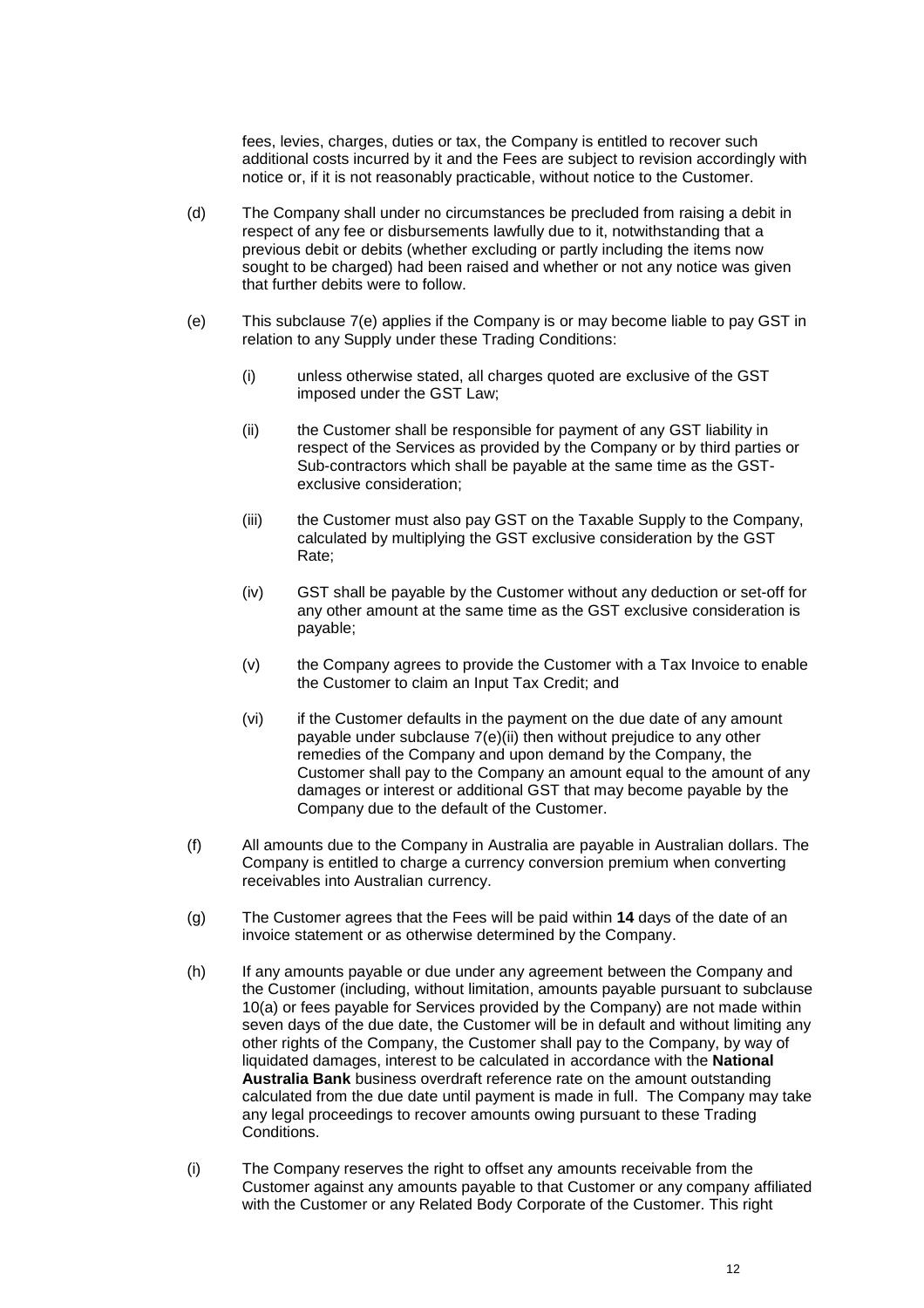exists irrespective of the date the liability has been created or debt incurred with the Company.

- <span id="page-15-0"></span>(j) The Company, its servants or agents shall have a special and general lien on the Assets and a right to sell the Assets whether by public or private sale or auction without notice, for Fees, freight, demurrage, detention charges, duty, fines, penalties, salvage, average of any kind whatsoever and without limitation, any and all Debts, charges, expenses or other sums due and owing by the Customer or the Customer's principals, servants or agents. In addition, the lien shall cover the costs and expenses of exercising the lien including without limitation, the costs of sale and reasonable legal fees.
- <span id="page-15-1"></span>(k) The lien and rights granted by subclause [7\(j\)](#page-15-0) shall survive delivery of the Assets and the Company shall be entitled to retain the proceeds of sale of the Assets in respect of any outstanding amounts referred to in subclause 7(k). The Company sells or otherwise disposes of such Assets pursuant to subclause [7\(j\)](#page-15-0) as principal and not as agent and is not the trustee of the power of sale.

#### <span id="page-15-2"></span>**8. Personal property securities**

- (a) Without limiting the generality of subclauses  $7(i) 7(k)$ , the Customer acknowledges that the Company shall have a Security Interest which attaches over any Assets which are the subject of the Services and in the Company's possession. The Customer acknowledges and consents to the registration and perfection of the interest set out in this subclause [8\(a\)](#page-15-2) for the purposes of the PPSA.
- (b) The Customer warrants that it has rights in the Assets and the power to transfer rights in the Assets to the Company.
- (c) The Customer acknowledges that it must sign the Authority and if it does not sign the Authority it must adopt or accept these Trading Conditions by conduct.
- (d) The Customer warrants that it has not, and that it will not grant any other Authority in respect of the Services which the Company has been granted Authority.
- (e) The Customer must not grant any other person a Security Interest in respect of the Assets.
- (f) The Customer must not allow an Excluded Interest to exist over the Goods.
- (g) To the maximum extent permitted by law, if the PPSA applies, the Customer irrevocably waives any rights the Customer may have to:
	- (i) receive notices or statements under sections 95, 121(4), 125, 130, 132(3)(d), 132(4) and 135 of the PPSA;
	- (ii) redeem the Assets under section 142 of the PPSA;
	- (iii) reinstate these Trading Conditions under section 153 of the PPSA; and
	- (iv) receive a verification statement (as defined in the PPSA).
- (h) The Customer agrees to do anything (such as obtaining consents, signing and producing documents, producing receipts and getting documents completed and signed) which the Company asks and considers necessary for the purposes of:
	- (i) ensuring that a Security Interest is created under these Trading Conditions is enforceable, perfected and otherwise effective; or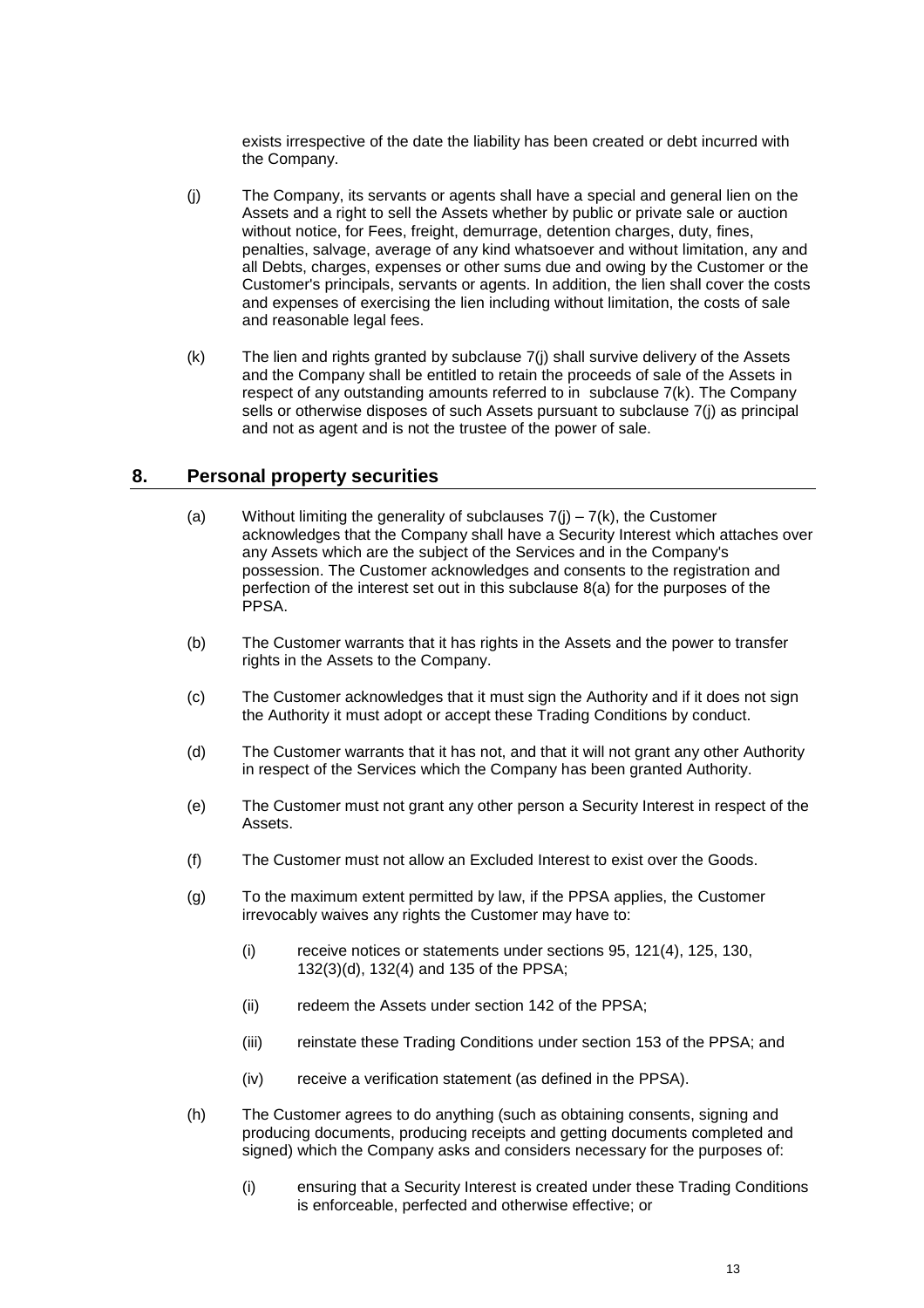(ii) enabling the Company to apply for any registration, or give any notification, in connection with a Security Interest created under these Trading Conditions so that the Security Interest has the priority required by the Company,

including anything the Company reasonably asks the Customer to do in connection with the PPSA.

#### <span id="page-16-0"></span>**9. Warranties by the Customer**

- (a) The Customer (on behalf of itself, the consignor and the consignee) warrants to the Company that:
	- (i) it is either the owner of the Goods, or the authorised agent of the owner of the Goods with authority to bind the owner to act or otherwise have authority to arrange the Services under the Service Agreement;
	- (ii) it has not granted any other person a Security Interest in respect of the Assets;
	- (iii) it has not allowed an Excluded Interest to exist over the Goods and an Excluded Interest does not exist over the Assets;
	- (iv) it will maintain appropriate insurance in respect of the Goods and will not do anything which might void any insurance policy held by the Customer or the Company;
	- (v) it will provide all documents, information and assistance required by the Company to comply with the requirements of the Government Authorities in an accurate and timely fashion as required by those Government Authorities;
	- (vi) it will retain all documents or records in the manner required by the Government Authorities;
	- (vii) it will observe all requirements of any Government Authorities;
	- (viii) it will maintain as confidential the terms of the Authority and these Trading Conditions;
	- (ix) it has complied with all Laws and regulations of any Government Authorities relating to the nature, condition, packaging, handling, storage, weight and Carriage of the Goods including all Laws prescribed by the RSA and the Heavy Vehicle National Law;
	- (x) the Goods are packed to withstand ordinary risks of handling storage and Carriage, having regard to their nature;
	- (xi) the Goods are not Dangerous Goods except to the extent that the Parties have agreed in writing to the carriage of Dangerous Goods;
	- (xii) the Goods comply with all relevant requirements pursuant to the Product Emissions Standards;
	- (xiii) the Goods and their Carriage do not contravene any Laws or the Modern Slavery Laws;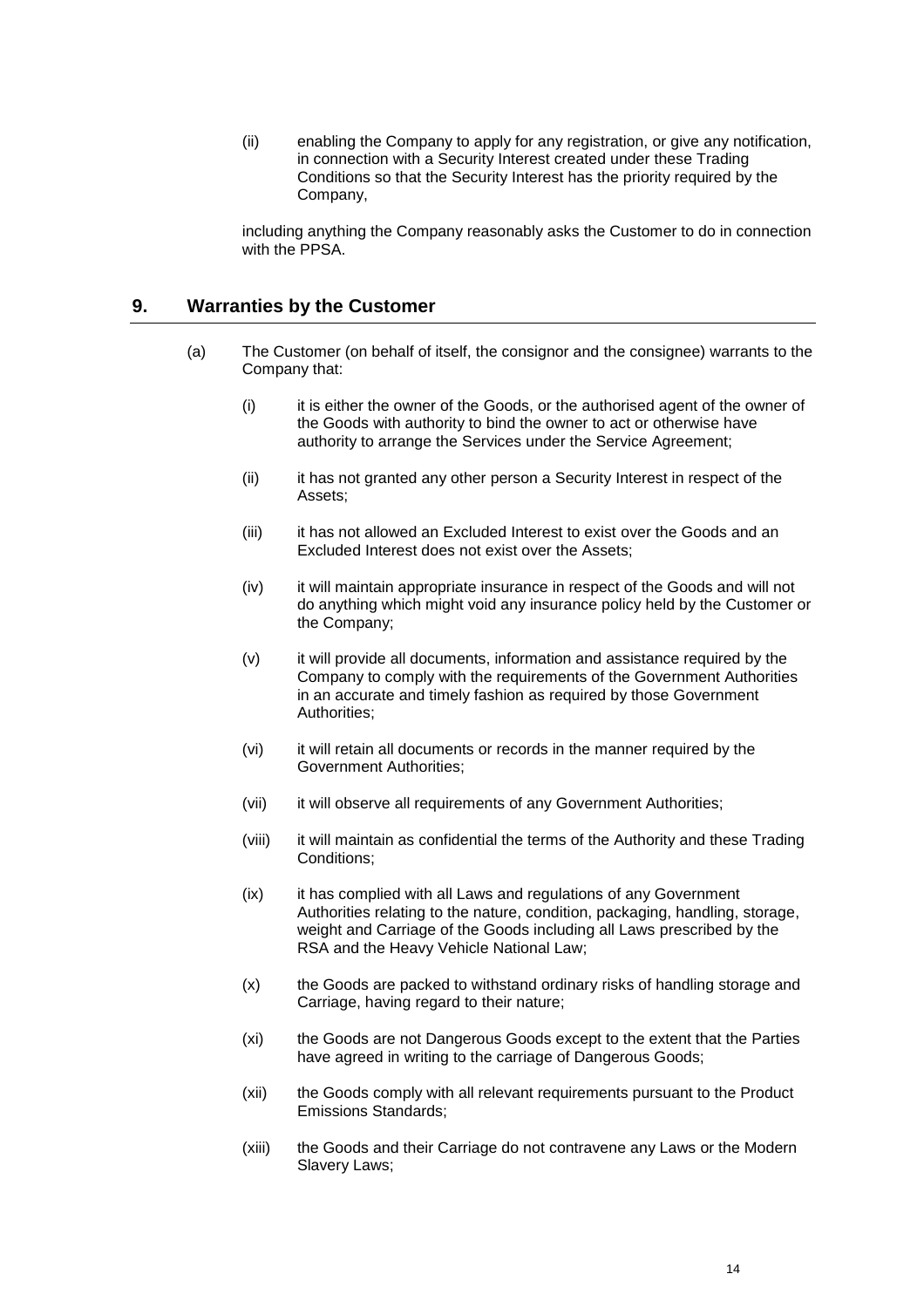- (xiv) it will comply at all times with all Privacy Laws in relation to the Service Agreement, the Goods and the Services and will notify the Company of any issues or requirements under such laws in relation to the Service Agreement, the Goods or Services of which the company should be aware; and
- (xv) it will comply at all times with all OHS Laws in relation to the Service Agreement, the Goods and the Services, and will notify the Company of any issues or requirements under such laws in relation to the Service Agreement, the Goods or the Services of which the Company should be aware, or which may affect the Company's ability to comply with all OHS Laws.
- (b) The Customer acknowledges that a breach or failure to observe all or any of the warranties in subclause [9\(a\)](#page-16-0) could lead to penalties or damages to the Customer and also to the Company and the Customer agrees to provide the indemnity to the Company on account of such penalties or damages pursuant to clause [10.](#page-17-1)

## <span id="page-17-1"></span><span id="page-17-0"></span>**10. Indemnity by the Customer**

- (a) Without limiting the effect of these Trading Conditions, the Customer agrees to indemnify and keep indemnified the Company for:
	- (i) any loss or damage directly or indirectly caused by the Goods or by breach of these Trading Conditions by the Customer;
	- (ii) amounts of Customs Duty, GST and other payments made to Government Authorities by the Company on behalf of the Customer;
	- (iii) any penalties payable by the Company (whether pursuant to a court order or pursuant to an Infringement Notice) due to the Customer:
		- (A) providing information that is incorrect or misleading;
		- (B) omitting to provide material information required to the Government Authorities;
		- (C) omitting to provide information required by the Company to properly carry out the Services and/or comply with the conditions of any Licences;
		- (D) providing information in a manner which does not enable the Company to comply with the requirements of the Government Authorities for reporting in prescribed periods; and/or
		- (E) failing to provide information or documentation requested by the Company;
	- (iv) penalties associated with the failure by the Customer to maintain or provide its documents or records in the manner and at the time contemplated by the Government Authorities;
	- (v) penalties associated with any omission of information required to be provided to any Government Authorities;
	- (vi) penalties associated with making or causing to be made, statements which are false or misleading to Government Authorities, except to the extent that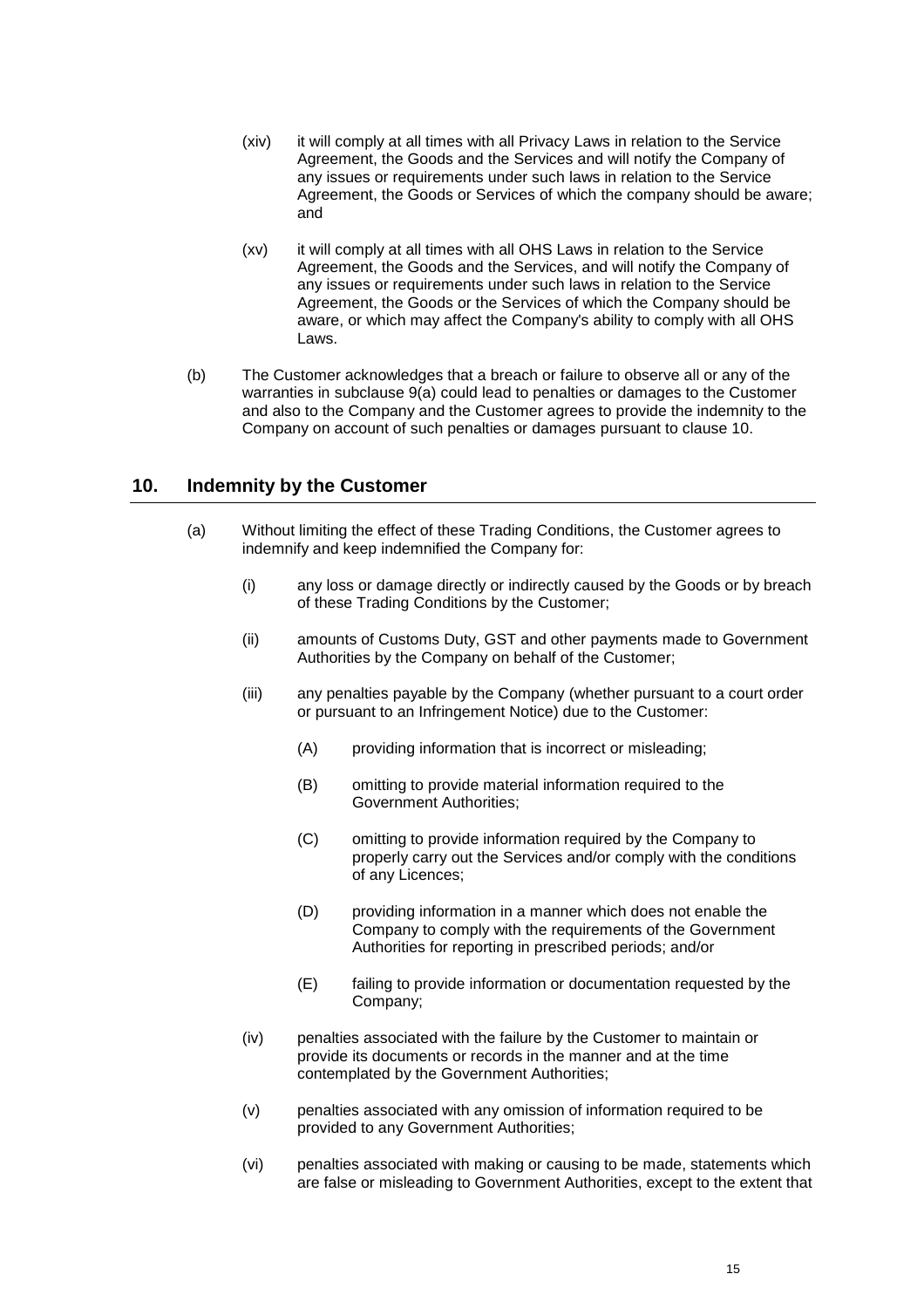such statements were made by the Company in the knowledge that such statements were false or misleading;

- (vii) penalties associated with providing misleading or deceptive information regarding the status of Goods, whether pursuant to the Competition and Consumer Act or other legislation;
- (viii) penalties associated with providing invalid or otherwise inadequate Certificates of Origin as required under any relevant Free Trade Agreement;
- (ix) penalties imposed by any RSA for any breach of the Laws governing the Carriage of goods by road or any breach, act or omission arising out of or pursuant to the Chain of Responsibility obligations or the Heavy Vehicle National Law;
- (x) damages payable by the Company from the failure of the Customer to return any container or transport equipment involved in Carriage in the time required by the contract between the Company and the supplier or owner of that container or other transport equipment;
- (xi) demurrage or other charge for detention or failure to return items provided by the Company pursuant to contracts with other parties;
- (xii) liabilities or costs incurred by the Company on behalf of the Customer associated with the Services including, without limitation, amounts paid to carriers of goods for the Carriage of Goods or cleaning of containers (whether Sub-Contractors or otherwise and amounts incurred by the Company in exercising its rights pursuant to these Trading Conditions);
- (xiii) damages payable by the Company arising from or contributed to by errors or misrepresentations by the Customer;
- (xiv) losses or damage incurred by the Company due to a breach by the Customer of any of the warranties in subclause [9\(a\);](#page-16-0)
- (xv) all expenses directly or indirectly incurred arising out of or in connection with the entry of an officer of any Government Authorities or other authorised person on the premises of the Company for the purpose of exercising any powers pursuant to the requirements of any Government Authorities and/or inspecting, examining, making copies of, taking extracts of documents on the premises to the extent that the exercise of the powers is related to the Services;
- (xvi) any Customs Duty, GST or other charge assessed against the Company in relation to the Goods or Services;
- (xvii) any charges levied by Government Authorities or other costs incurred by the Company for examination and treatment of the Goods;
- (xviii) any costs, charges or fees, including legal fees, incurred in obtaining any Customs Advices whether or not the Company directed or requested the Customer to obtain the Customs Advices;
- (xix) any costs, charges or fees, including legal fees reasonably incurred by the Company in obtaining any Customs Advices on behalf of the Customer if, at its sole discretion, the Company considers it reasonably necessary to do so;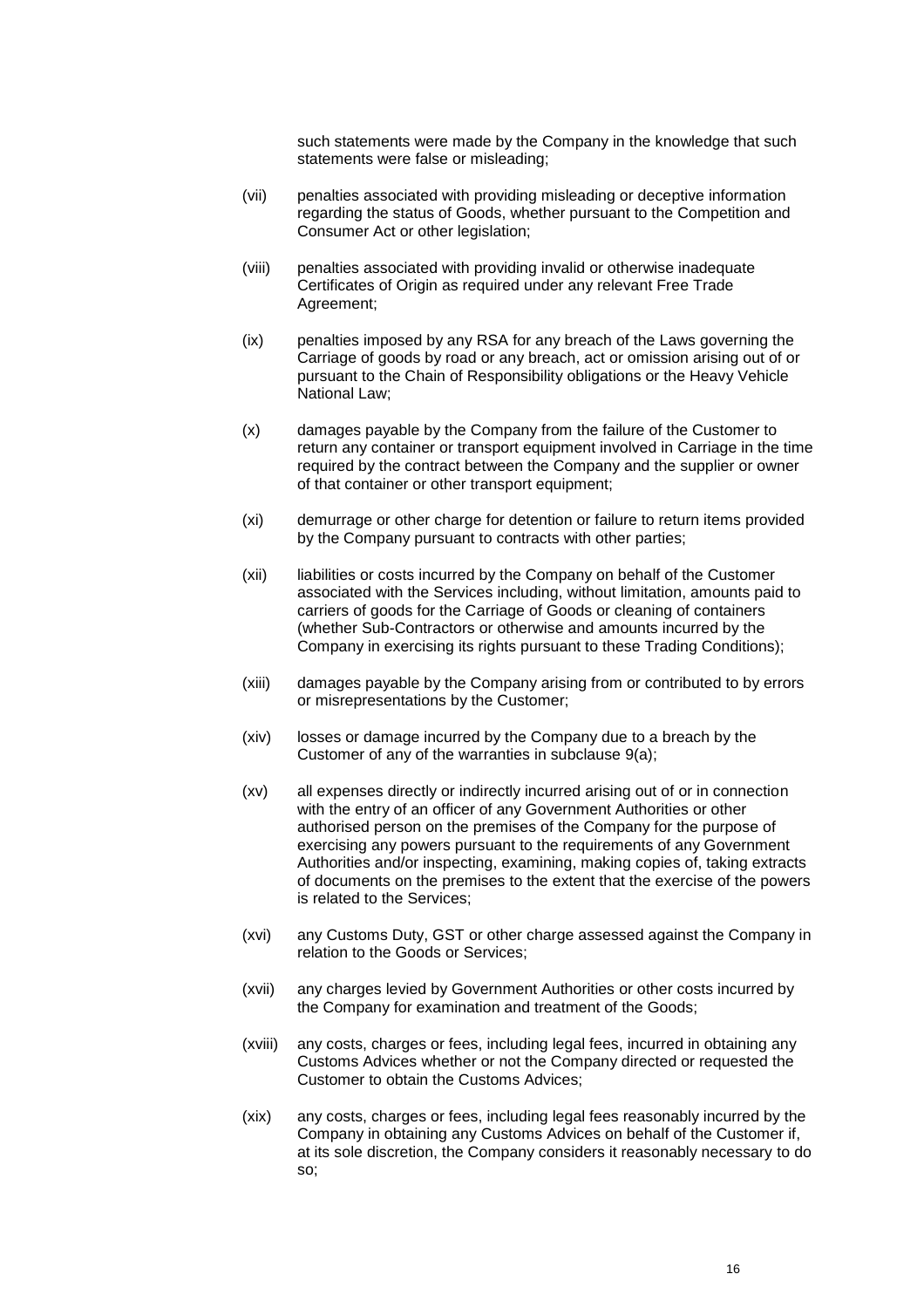- (xx) any costs or charges incurred by the Company as a result of or in connection with a direction or request from any Government Authority in relation to the Goods or Services;
- (xxi) any costs or charges incurred by the Company as a result of or in connection with a suspension or cancellation by any Government Authority of an ATD in relation to the Goods or Services;
- (xxii) any costs or charges incurred by the Company as a result of or in connection with any variation by any Government Authority of conditions of Licences or the addition by any Government Authority of new conditions on Licences in relation to the Goods or Services;
- (xxiii) any costs, charges or penalties incurred by the Company as a result of or in connection with any breaches of any Licences in relation to the Goods or Services;
- (xxiv) any costs or charges incurred by the Company as a result of or in connection with any suspension or cancellation of Licences by any Government Authority in relation to the Goods or Services;
- (xxv) any costs or charges incurred by the Company as a result of or in connection with the Company complying with any conditions or Laws in respect of any Licences in relation to the Goods or Services;
- (xxvi) any costs or charges incurred by the Company pursuant to subclauses [21\(c\),](#page-25-0) [21\(d\)](#page-25-1) and [21\(e\);](#page-25-2)
- (xxvii) any costs, charges or penalties associated with the Company being deemed to be the Shipper in any arrangements for the transport or movement of the Goods for the Customer whether payable to a Government Authority or otherwise; and
- (xxviii) any costs, charges or penalties associated with the Company deemed to be the Owner of the Goods;
- (xxix) any costs or charges incurred in recovering any amounts payable to the Company (including, without limitation, costs of legal proceedings).
- (b) The Customer agrees to pay any amounts claimed pursuant to the indemnity in subclause [10\(a\)](#page-17-0) within 7 days of demand by the Company.
- <span id="page-19-2"></span>(c) The nature of the indemnity provided pursuant to subclause [10\(a\)](#page-17-0) will include, without limitation, all penalties, liabilities, all losses (including indirect and Consequential Loss) and damages assessed against the Company and its officers and employees, together with all legal costs incurred by the Company (calculated on a solicitor/client basis). The indemnity shall continue in force and effect whether or not the Goods have been pillaged, stolen, lost, damaged or destroyed.
- <span id="page-19-0"></span>(d) For the purposes of clause [10](#page-17-1) the Customer agrees that the Company may take whatever actions as are necessary for the Company to comply with the terms of its Licences including, without limitation, complying with its Reporting Obligations.
- <span id="page-19-1"></span>(e) For the purposes of subclause [10\(d\)](#page-19-0) the Customer agrees that the Company may take such actions as are necessary to comply with the terms of its Licences whether or not any breach or suspected breach exists in relation to or connection with the Goods or Services provided by the Company.
- (f) Without limiting anything in subclause [10\(e\)](#page-19-1) the Customer indemnifies the Company against any penalties, interest, tax or additional duty that is payable as a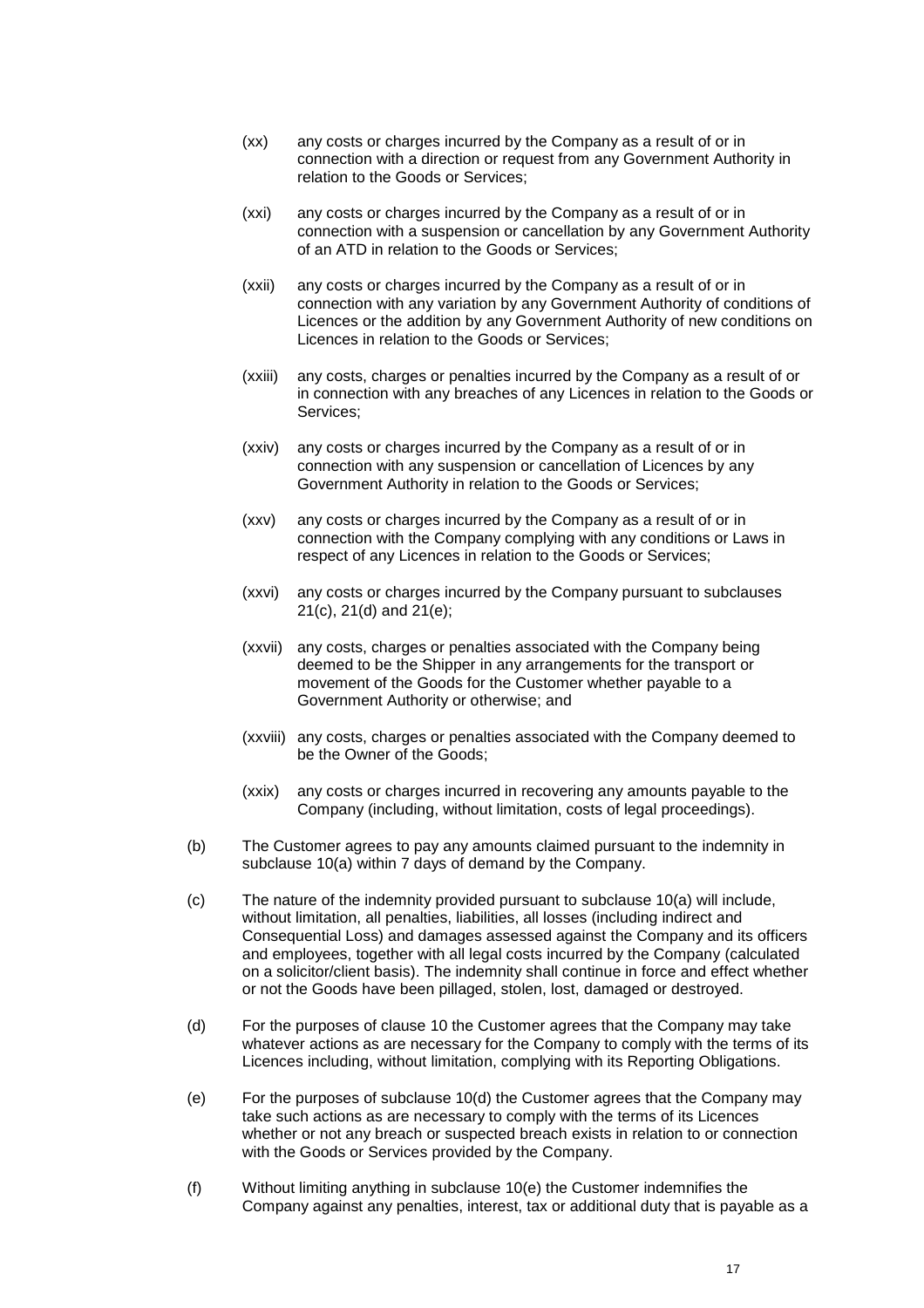result of the Company providing information or making statements to any Government Authority as are necessary for the Company to comply with the terms of its Licences or Customs Related Laws.

- (g) The Company may execute all or any of its rights pursuant to clause [7](#page-13-1) to recover any amounts owing pursuant to this clause [10.](#page-17-1)
- (h) There is no need for the Company to suffer or incur any losses, costs, damages, liabilities, judgments, penalties or expenses before requiring payment from the Customer.

#### <span id="page-20-0"></span>**11. Insurance**

The Company shall not effect insurance on the Goods except upon receipt of express instructions given in writing by the Customer and the Customer's written declaration as to the value of the Goods. All such insurances effected by the Company are subject to the usual exceptions and conditions of the policies of the insurer or underwriter taking the risk. At the discretion of the Company such insurance may name the Customer or owner as insured. In the event of any dispute in regard to liability under any such insurance policy for any reason whatsoever the Customer or other insured shall have recourse against the insurer or underwriter only and the Company shall have no liability or responsibility in relation to any such insurance policy.

#### <span id="page-20-1"></span>**12. Storage and transport**

- (a) Subject to express instructions in writing given by the Customer and accepted by the Company in writing (and without limiting the generality of clause [6\)](#page-13-2), the Company reserves to itself complete freedom to decide upon the means, route and procedure to be followed in the handling, storage and transportation of the Goods and is entitled and authorised to engage Sub-contractors to perform all or any of the functions required of the Company upon such terms and conditions as the Company in its absolute discretion may deem appropriate.
- (b) The Customer agrees that:
	- (i) the value of the Goods shall not be declared or inserted in a Bill of Lading or a sea carriage document for the purpose of extending a ship or carrier's liability under the *Carriage of Goods by Sea Act 1991* and *Carriage of Goods by Sea Regulations 1998* except upon express instructions given by the Customer;
	- (ii) in the case of Carriage by air, no option or declaration of value to increase air-carrier's liability under:
		- (A) Article 22 of Schedule 1A to the *Civil Aviation (Carrier's Liability) Act 1959*; or
		- (B) Article 22(2) of Schedule 1, 2, 4 or 5 to the *Civil Aviation (Carrier's Liability) Act 1959*,

will be made except on express instruction given in writing by the Customer;

(iii) in the case of Carriage by land, or any Carriage ancillary to the Carriage mentioned above and not expressly provided for under any contract within these Trading Conditions, under Convention or under any statute or Law, the Customer agrees that the value of the Goods shall not be declared or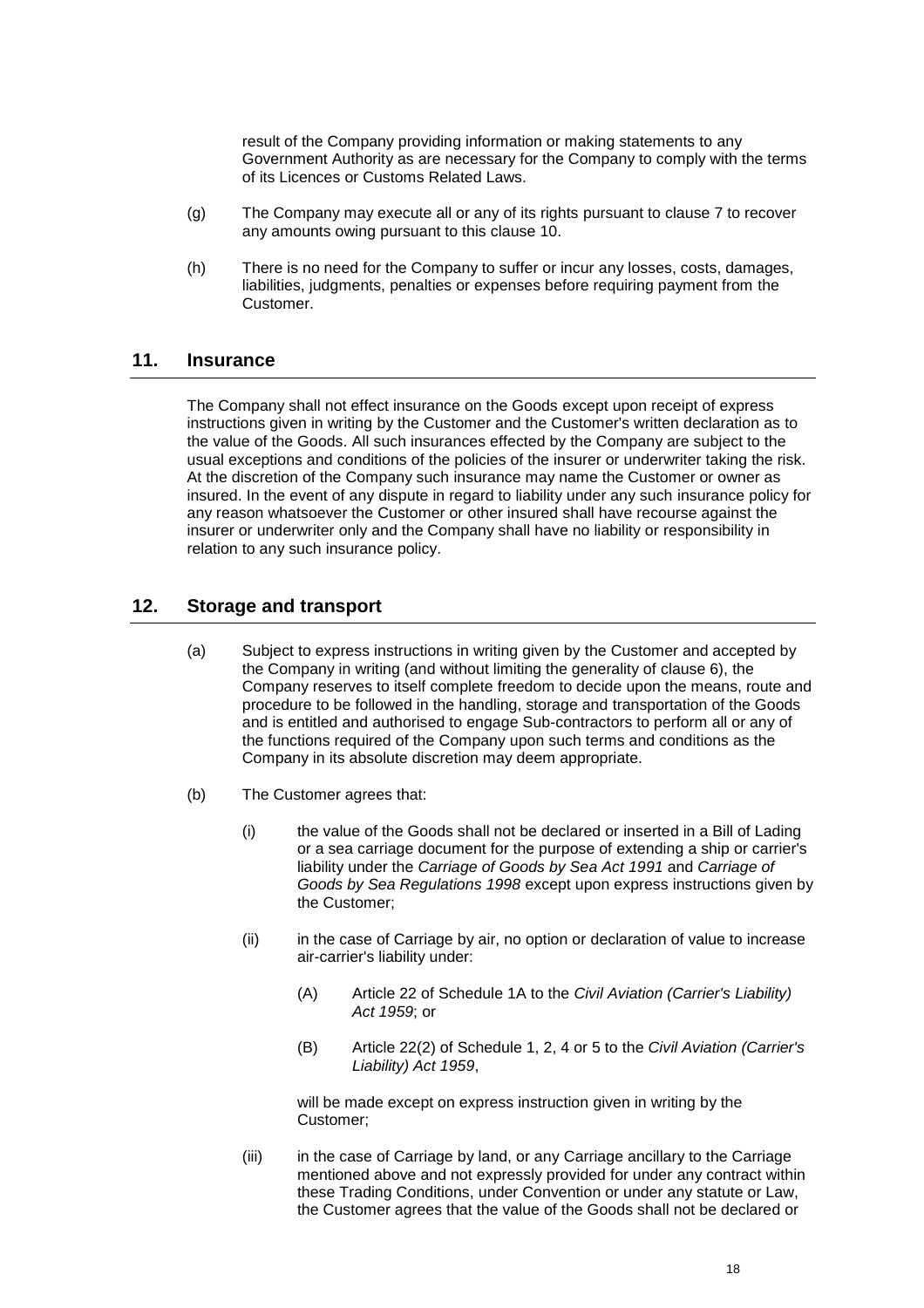inserted into a contractual document or as part of the trading terms for the purpose of extending the forwarder or Carrier's liability under any circumstance except upon express conditions agreed to in writing by the Carrier or forwarder who expressly elect to waive that right;

- (iv) in all other cases where there is a choice of charges by Carriers, warehousemen, stevedores or others according to the extent of the liability assumed by the Carriers, warehousemen, stevedores or others, no declaration of value (where optional) will be made for the purpose of extending liability, and the Goods will be forwarded or dealt with at the Customer's risk for minimum charges, unless express instructions in writing to the contrary are given by the Customer;
- (v) the Company shall have no obligation to take any action in respect of any Goods that may be recognisable as belonging to the Customer unless it has received suitable instructions relating to such Goods together with all necessary documents. In particular, the Company shall not be obliged to notify the Customer of the existence or whereabouts of the Goods or to examine them or to take any other steps for their identification, protection or preservation or for the preservation of any claim by the Customer or any other party against the Carrier, insurer or any third party; and
- (vi) all Goods moved by air are subject to volumetric conversion on the basis of one kilo being the equivalent of six thousand cubic centimetres. Goods moved by other means are subject to volumetric conversion on the basis of relevant industry standards or as modified by the Carrier's standard trading conditions.

# <span id="page-21-0"></span>**13. Perishable, non-deliverable, uncollected, hazardous and damaged Goods**

- (a) Where the Goods are perishable and are not taken up immediately upon arrival or are insufficiently or incorrectly addressed or marked or otherwise not identifiable, they may be sold or otherwise disposed of with or without notice to the Customer, consignor, owner or consignee of the Goods and payment or tender of the net proceeds of any sale after deduction of all costs, expenses and charges incurred by the Company in effecting such sale or disposal shall be equivalent to delivery.
- <span id="page-21-1"></span>(b) Where the Goods are non-perishable and cannot be delivered either because they are insufficiently or incorrectly addressed or marked or otherwise not identifiable or because they are uncollected or not accepted by the consignee they may be sold or returned at the Company's option at any time after the expiration of 21 days from a notice in writing sent to the Customer at the address which the Customer gave to the Company on delivery of the Goods. All costs, charges and expenses incurred by the Company and arising in connection with the storage, sale or return of the Goods shall be paid by the Customer and may be deducted from the proceeds of the sale of the Goods.
- <span id="page-21-2"></span>(c) Where the Goods are stored by the Company for the Customer and they are uncollected for whatever reason they may be sold or returned at the Company's option at any time after the expiration of 21 days from a notice in writing sent to the Customer at the address which the Customer gave to the Company on delivery of the Goods. All costs, charges and expenses incurred by the Company and arising in connection with the storage, sale or return of the Goods shall be paid by the Customer and may be deducted from the proceeds of the sale of the Goods.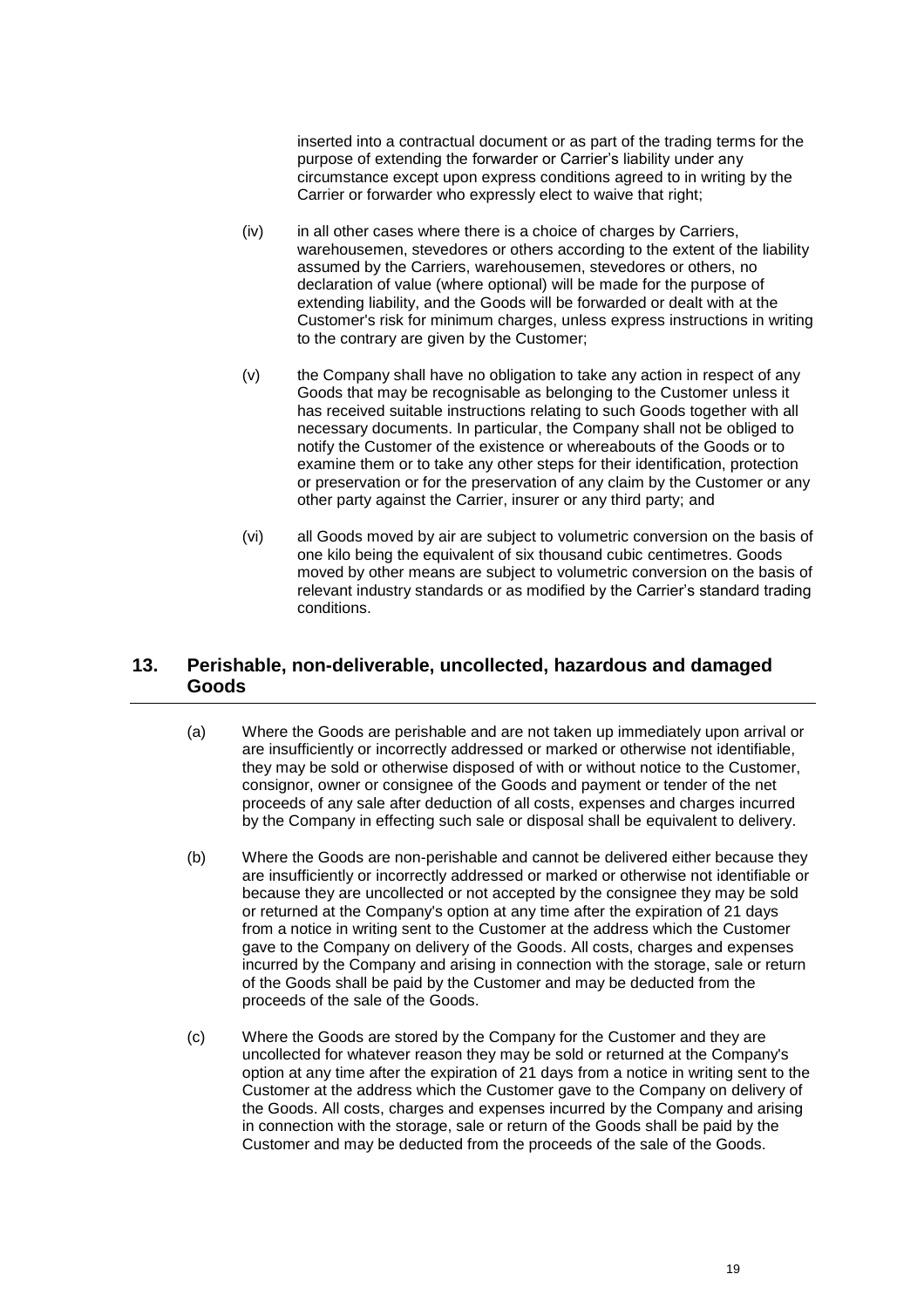- (d) In respect of subclauses  $13(a)$ ,  $13(b)$  and  $13(c)$ , the Company sells or otherwise disposes of such Goods as pri[ncipal a](#page-21-1)nd not as agent and is not trustee of the power of sale.
- (e) In the event that any sale of Goods pursuant to subclauses  $13(a)$ ,  $13(b)$  and  $13(c)$ does not provide sufficient proceeds to discharge all liability of the Customer to the Company, the Customer acknowledges that it is not released from the remainder of the liability to the Company merely by sale of the Goods.

#### **14. Destruction of Dangerous Goods**

In the event that the Goods are found to be Dangerous Goods they may be destroyed or otherwise dealt with at the sole discretion of the Company or any other person in whose custody they may be at the relevant time. If such Goods are accepted under arrangements previously made in writing they may nevertheless be destroyed or otherwise dealt with if they become dangerous to other goods or property. The expression 'goods likely to cause damage' includes goods likely to harbour or encourage vermin or other pests and all such goods as fall within the definition of hazardous and dangerous goods in the legislation governing carriage by rail in the States and Territories of Australia and OHS laws.

#### **15. Inspection**

The Company may without liability open any package or other container which the Goods are placed or carried to inspect or weigh the Goods either to determine their weight, nature or condition or to determine their ownership or destination.

#### **16. Delivery**

- (a) The Company is authorised to deliver the Goods at the address given to it by the Customer.
- <span id="page-22-0"></span>(b) The Company is deemed to have satisfied its delivery obligations under the Service Agreement if the Company delivers the Goods to the address given by the Customer and obtains from a person at that address a receipt or a signed delivery docket.
- (c) In the event of the consignee refusing to take delivery as contemplated in subclause 1[6\(b\),](#page-22-0) or not being able to take delivery of the Goods, or the Goods being unable to be delivered for any other reason, the Company is authorised to at the Company's absolute discretion and at the Customer's sole expense and risk and without liability to the Company, deal with the Goods as the Company thinks fit including storing or disposing of the Goods or returning them to the Customer or the person entitled to collect the Goods.

#### **17. Railway declaration**

The Company shall be under no obligation to make any declaration to, or to seek any special protection or cover from, the Department of Infrastructure and Regional Development, railways authority or provider of railways in any State or any airline or road transport authority in respect of any Goods which fit that body's description of:

(a) dangerous or hazardous goods; or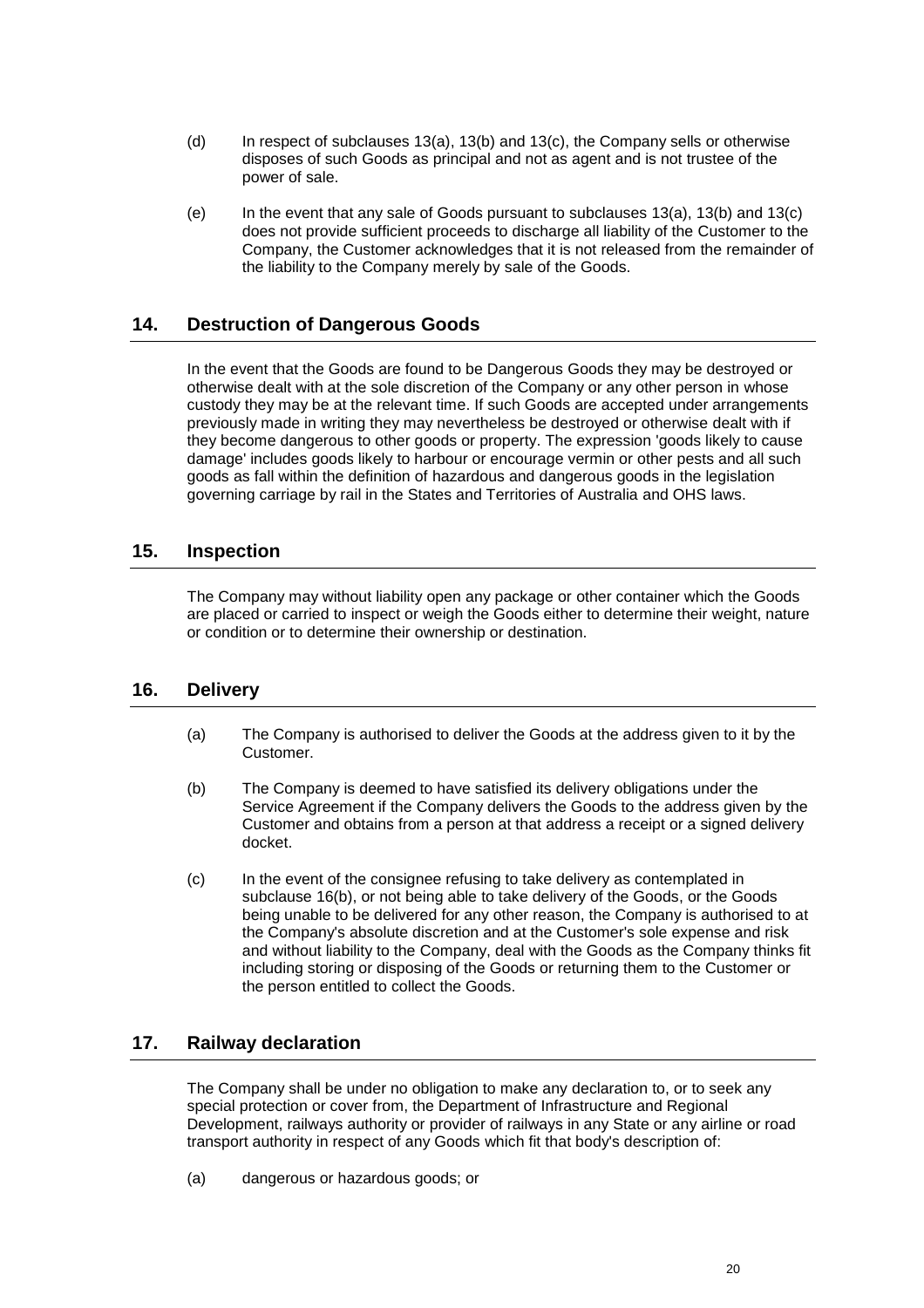(b) goods liable to be stored in the open,

unless written instructions to that effect are given to the Company by the Customer.

#### **18. Pillaged Goods**

If the Goods are landed from any vessel in a damaged or pillaged condition and an examination might be held or other action taken by the Company in respect thereof, no responsibility attaches to the Company for any failure to hold such examination or take such other action unless the Company has been given sufficient notice to enable it to arrange for such examination or for the taking of such other action as the case may be.

## **19. Storage of Goods pending delivery**

- (a) Without limiting the effect of clause [12,](#page-20-1) pending forwarding and delivery, the Goods may be warehoused or otherwise held at any place or places at the sole discretion of the Company at the Customer's risk and expense.
- (b) In circumstances where the Company stores the Goods, the Company may, by notice in writing, require that the Customer remove the Goods for any reason whatsoever within seven days from receipt of a notice delivered to the address which the Customer gave to the Company on delivery of the Goods. If the Customer fails to do so, the Company may remove the Goods and store them in such a manner and in such a place as the Company thinks appropriate at the Customer's expense and risk.

# <span id="page-23-0"></span>**20. COD Goods**

The Company may in its absolute discretion refuse instructions to collect Goods on delivery on COD terms in cash or otherwise. Where the Company does accept such instructions its only obligation to the Customer is to use reasonable diligence and care in such collection.

# <span id="page-23-1"></span>**21. Limitation of liability, force majeure and indemnity from liability to third parties**

- (a) Without limiting the effect of clause [10](#page-17-1) but subject to subclause [26\(g\)](#page-29-0) (where it applies), and subject to clause [26,](#page-28-0) to the full extent permitted by law, the Company its servants and agents shall not be responsible for loss or damage of any kind whatsoever arising out of the provision of its Services to the Customer (whether caused by negligence or wilful default by the Company its servants or agents) and the Customer agrees to indemnify the Company in respect of any claims made by Sub-contractors or third parties concerning the provision of Services by the Company and the following matters are expressly covered by this limitation of liability:
	- (i) any liability to pay amounts to Government Authorities (including, without limitation, customs duty or GST) that would not have otherwise been payable or any penalties (including penalties imposed directly on the Company, its servants or agents) as a result of their reliance on incorrect information provided by the Customer, consignor or consignee of the Goods, or their respective agents whether imposed by court or Infringement Notice;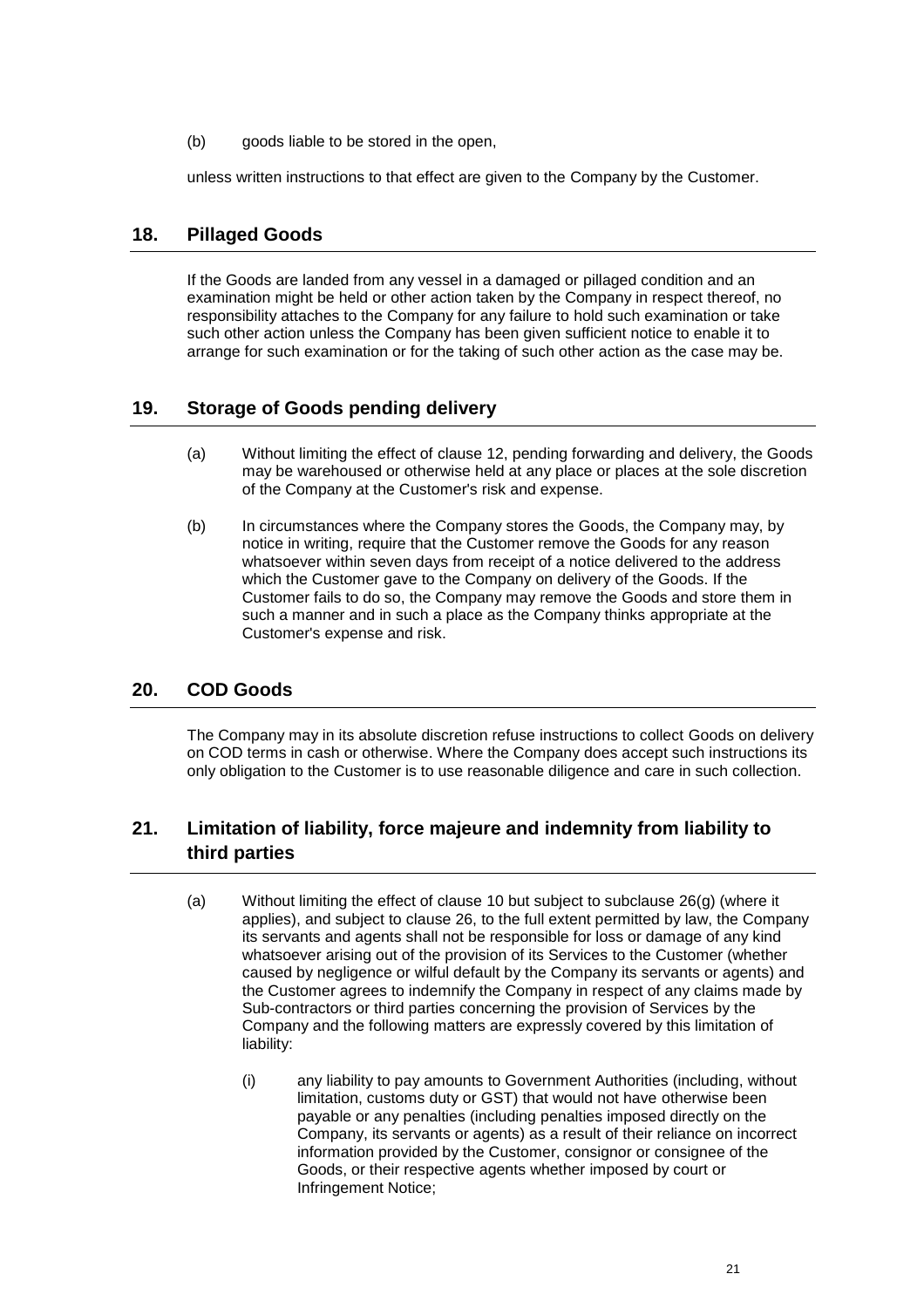- (ii) any liability incurred (including any penalties imposed directly on the Company, its servants or agents) as a result of or in connection with any finding that Certificates of Origin produced pursuant to a relevant Free Trade Agreement are invalid;
- (iii) any liability concerning the making of any statement, forecast, information or giving advice in relation to the liability of the Customer to pay any amounts owing to any Government Authorities;
- (iv) any liability in respect of the loss, misdelivery, deterioration, non-delivery, contamination, evaporation or damage to the Goods or consequential loss arising as a result however caused;
- (v) any loss or depreciation of market value attributable to delay in forwarding the Goods or failure to carry out instructions of the Customer;
- (vi) loss, damage, expense or additional cost arising from or in any way connected with marks or brands on, weight, numbers, content, quality, description of the Goods;
- (vii) loss or damage resulting from fire, water, explosion or theft;
- (viii) loss, damage or delay occasioned by examination of the Goods by any of the Government Authorities;
- (ix) loss, damage or delay occasioned by treatment of the Goods by any of the Government Authorities (including without limitation, any fumigation or decontamination or other treatment by the Department of Agriculture);
- (x) any costs incurred by the Company on behalf of the Customer to any other person in relation to the Carriage of the Goods;
- (xi) any losses, liabilities, costs or charges incurred by the Company as a result of or in connection with a direction or request from any Government Authority in relation to the Goods or Services;
- (xii) any losses, liabilities, costs or charges incurred by the Company as a result of or in connection with a suspension or cancellation by any Government Authority of an ATD in relation to the Goods or Services;
- (xiii) any losses, liabilities, costs or charges incurred by the Company as a result of or in connection with any variation by any Government Authority of conditions of Licences or the addition by any Government Authority of new conditions on Licences in relation to the Goods or Services;
- (xiv) any losses, liabilities, costs, charges or penalties incurred by the Company as a result of or in connection with any breaches of any Licences in relation to the Goods or Services;
- (xv) any losses, liabilities, costs, charges or penalties incurred by the Company as a result of or in connection with the Company complying with any conditions or Laws in respect of any Licences in relation to the Goods or Services;
- (xvi) any losses, liabilities, costs or charges incurred by the Company as a result of or in connection with any suspension or cancellation of Licences by Customs in relation to the Goods or Services; and
- (xvii) loss, damage or delay occasioned by delay in the Carriage of the Goods or handling of the Goods in the course of the Carriage of the Goods.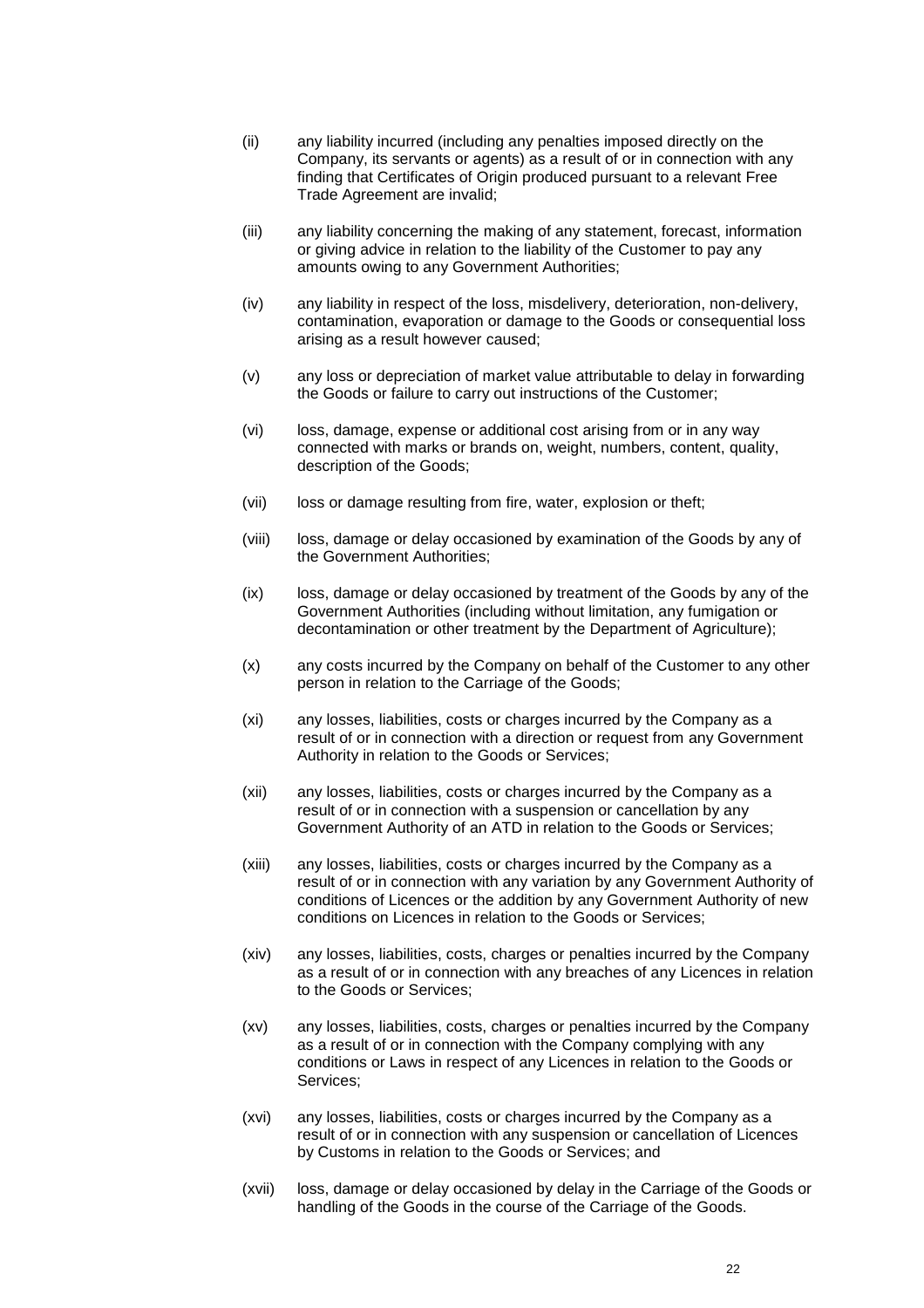- (b) The Company shall not be liable in any event for any Consequential Loss whether or not the Company had knowledge that such damage might be incurred.
- <span id="page-25-0"></span>(c) The Company and Customer acknowledge that Goods moving by airfreight are subject to the applicable Airfreight Convention. The Customer's recovery of loss or damage, if any, is against the airline carrier and is limited in accordance with the Airfreight Convention or any other Conventions that may be applicable. In the event of any loss or damage suffered by the Customer whilst the Goods are in the possession of the airline carrier, the Company will seek to recover on behalf of the Customer from the principal airline carrier amounts payable under the aforementioned Conventions as they are applicable. The Customer will indemnify, defend and hold the Company harmless against any claims for loss or damage to their Goods incurred whilst they were in the possession of the airline carrier.
- <span id="page-25-1"></span>(d) The Company and Customer acknowledge that Goods moving by seafreight are subject to the applicable international treaties including the Hague Rules. The Customer's right to recovery of loss or damage, if any, is against the seafreight Carrier and is limited in accordance with the Hague Rules or any other Conventions that may be applicable. In the event of any loss or damage suffered by the Customer whilst the Goods are in the possession of the seafreight Carrier, the Company will seek to recover on behalf of the Customer from the Carrier amounts payable by the Hague Rules as they are applicable. The Customer will indemnify, defend and hold the Company harmless against any claims for loss or damage to their goods incurred whilst they were in the possession of the seafreight Carrier.
- <span id="page-25-2"></span>(e) The Company and Customer acknowledge that Goods moving by airfreight or seafreight may necessarily involve a part of transport undertaken by other means in order to comply with the terms of Carriage under the Service Agreement or any contract between the parties. Where this is so, and no international treaty is applicable which covers the additional transport, the Customer's recovery of loss or damage, if any, is against the Carrier and is limited in accordance with the Convention applicable for the majority of the transport, even where that Convention does not envisage liability of the kind of transport concerned. In the event of any loss or damage suffered by the Customer whilst the Goods are in the possession of a third party Carrier, the Company will seek to recover on behalf of the Customer from the third party Carrier amounts payable by these Conventions as they are applicable. The Customer will indemnify, defend and hold the Company harmless against any claims for loss or damage to their Goods incurred whilst they were in the possession of the third party Carrier where such Carriage was necessary in order to comply with the terms of the Service Agreement.
- <span id="page-25-3"></span>(f) The Company shall not be liable to the Customer for any breach or failure to perform its obligations under these Trading Conditions or any damage or loss to Goods resulting from one of the following:
	- (i) perils, dangers and accidents of the sea or other navigable waters;
	- (ii) act of God;
	- (iii) act of war;
	- (iv) act of terrorism;
	- (v) act of public enemies;
	- (vi) arrest or restraint of princes, rulers or people, or seizure under legal process;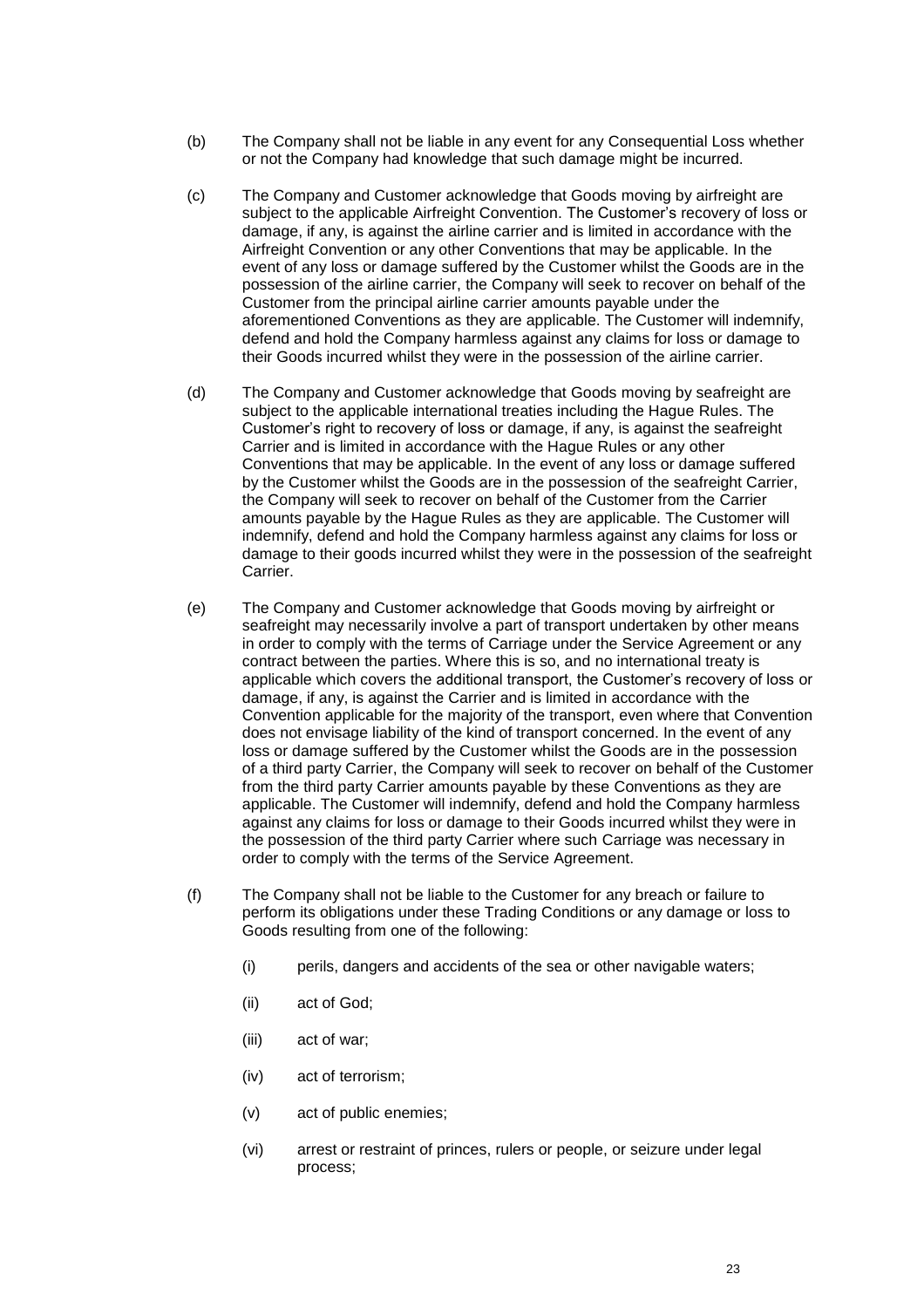- (vii) strikes or lock-outs or stoppage or restraint of labour from whatever cause, whether partial or general;
- (viii) riots and civil commotions;
- (ix) saving or attempting to save life or property at sea; or
- (x) any other cause arising beyond the reasonable control of the Company, without the actual fault or privity of the Company and without the actual fault or privity of the agents or servants of the Company.
- (g) If the occurrence of any event contemplated in subclause [21\(f\)](#page-25-3) causes a delay of over 5 Business Days in any obligation of the Company, then the provision of Services may be terminated by notice in writing by either party to the other party. However, all costs, charges and expenses already incurred by the Company prior to the termination or arising in connection with the disposal or return of the Goods shall be paid by the Customer.
- (h) Any claim made against the Company, its servants or sub-agents is limited to the full extent permitted by Law. To the extent that the liability of the Company is limited by any Convention, statute, Law or contract, and that limitation exceeds the limitation of liability pursuant to these Trading Conditions then the liability pursuant to that Convention, statute, Law or contract shall apply.
- (i) If the Customer is not acquiring the Services wholly or predominately for personal, domestic or household use or consumption, the Company's liability to the Customer for a breach of any non-excludable warranty, condition or guarantee is limited, at the Company's option, to supplying the Services again, or the cost of supplying the Services again.

# **22. Notification of liability**

- (a) Any claim for loss or damage must be notified in writing to the Company within seven days of delivery of the Goods or of the date upon which the Goods should have been delivered.
- (b) If no claim for loss or damage is made within seven days of delivery of the Goods then the Customer is deemed to have accepted the Goods and to the fullest extent permitted by law, waives any claim for loss or damage against the Company in respect of the Services.

#### <span id="page-26-0"></span>**23. Guarantee, undertaking and indemnity by directors and shareholders**

- (a) If the Customer is a company, the directors and shareholders of that company will guarantee the Debts, undertake to perform the obligations of the Customer and indemnify and keep indemnified the Company against the Debts.
- (b) For the purposes of subclause [23\(a\),](#page-26-0) the Customer will ensure that its directors and shareholders will sign any other documents required by the Company to evidence and confirm any guarantee, undertaking and indemnity in the form annexed to these Trading Conditions.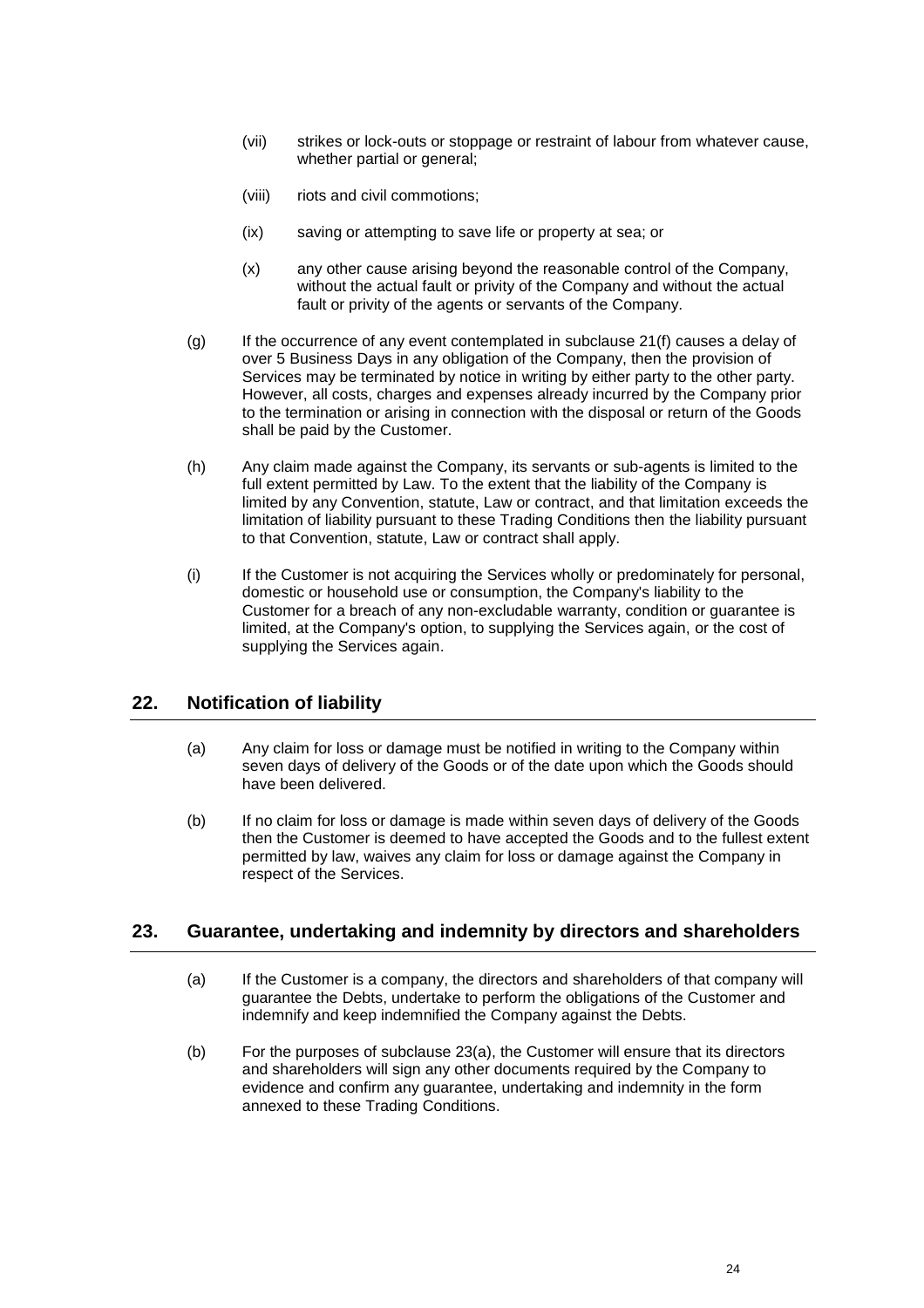## **24. Intellectual property**

- (a) The Customer acknowledges that the Company shall retain all Intellectual Property in any documents or things created by the Company in the course of providing its Services pursuant to these Trading Conditions;
- (b) Without limiting the effect of subclause 24(a) the Customer acknowledges and agrees that the Company shall retain all results of any research, enquiries or investigations undertaken by it in the course of providing the Services and is not obliged to provide those results to the Customer.

#### <span id="page-27-0"></span>**25. Non-Consumer Contract and Non-Small Business Contract provisions**

- (a) This clause [25](#page-27-0) only applies where the Service Agreement between the Company and the Customer::
	- (i) is a Shipping Contract; or
	- (ii) is otherwise not a Consumer Contract or Small Business Contract.
- (b) The Customer must not assign the Customer's rights or transfer the Customer's obligations under the Service Agreement without the Company's prior written consent. The Company may assign the Company's rights and obligation under the Service Agreement without the Customer's consent.
- (c) No modification amendments or other variation of the Trading Conditions shall be valid and binding on the Company unless made in writing and duly executed by and on behalf of the Company.
- (d) The Company reserves complete freedom to decide the manner or procedure to be adopted for any or all of the various acts that will be necessary for the completion of the Services. That discretion will be varied only by instructions delivered by the Customer to the Company in writing and acknowledged by the Company in writing in sufficient time before the performance of any service to reasonably allow the Company to adopt the manner of performing the service required by the special instructions. **THE COMPANY SHALL HAVE NO LIABILITY OR RESPONSIBILITY BY VIRTUE OF THE FACT THAT THERE MAY BE A CHANGE IN THE RATES OF DUTY, WHARFAGE, FREIGHT, RAILAGE OR CARTAGE, OR ANY OTHER TARIFF BEFORE OR AFTER THE PERFORMANCE BY THE COMPANY OR ANY ACT INVOLVING A LESS FAVOURABLE RATE OR TARIFF, OR BY VIRTUE OF THE FACT THAT A SAVING MAY HAVE BEEN EFFECTED IN SOME OTHER WAY HAD ANY ACT BEEN PERFORMED AT A DIFFERENT TIME AND WHETHER ITS PERFORMANCE OF ANY OF THE ACTS AFORESAID IS DELAYED OR PRECIPITATED THROUGH THE NEGLIGENCE OF THE COMPANY OR ITS SERVANTS OR AGENTS OR HOWEVER CAUSED.**
- <span id="page-27-1"></span>(e) Any term in these Trading Conditions which limits the Company's liability will also extend and apply to any Sub-contractor, agent or nominee. For the purpose of this subclause [25\(e\),](#page-27-1) the Company is deemed to be acting as agent or trustee for the Company's agents, employees, nominees and Subcontractors and each of those persons shall be deemed to be a party to these Trading Conditions.
- (f) The Customer undertakes that no claim or allegation will be made, whether by the Customer or any other person, against the Company's agents, employees or Subcontractors and if such claim or allegation is made for the consequence thereof. It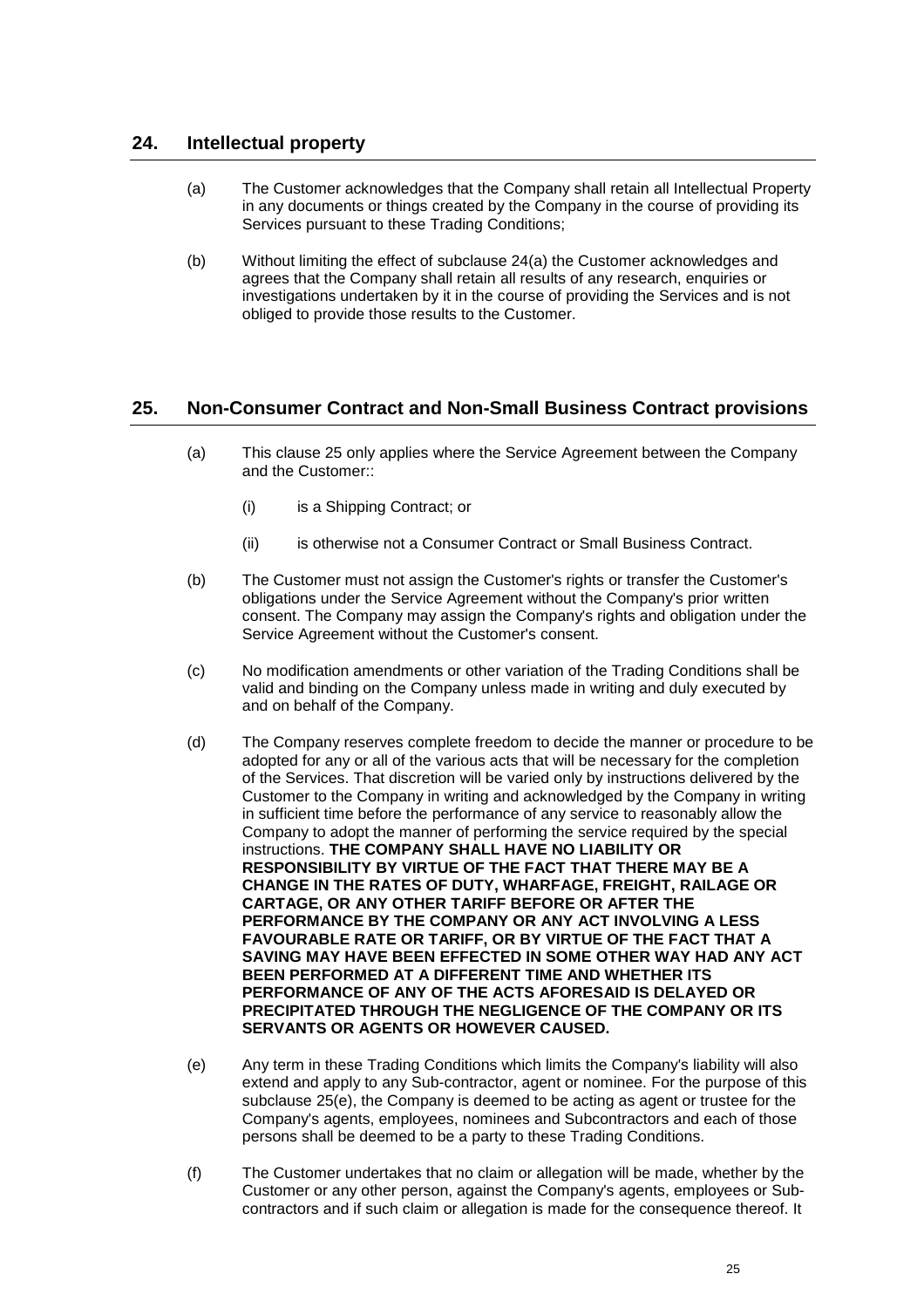is agreed that this release and indemnity operates irrespective of how the claim or allegation arises including negligence or out of events which may constitute a fundamental breach of contract or a breach of a fundamental term of a contract.

- (g) The Company shall be discharged from all liability whatsoever in connection with the Services and/or the Goods unless proceedings are served within nine months from delivery of the Goods (or from when they should have been delivered).
- (h) The indemnity provided in subclause [10\(c\),](#page-19-2) shall not be affected in any way if such pillaging, stealing, loss, damage or destruction has occurred or been brought about wholly or in part by the negligence or the alleged negligence or any default, omission, neglect or default or any breach of duty of obligation of the Company, its servants or agents.
- (i) The Customer undertakes and warrants that neither it, nor any other party that has an interest in the Goods or Services, shall bring any claims against any party that has provided all or any part of the Services (including any Sub-contractor, principal, employer, employee, nominee or agent of the Company) and where any such claims are made by the Customer or any other interested party, the Customer undertakes to indemnify all parties against whom the claims are made (including the Company) against any loss and damage that may be suffered as a result of such claims.
- (j) In all cases where these Trading Conditions, statute, international Convention or otherwise do not exclude the liability of the Company, the liability of the Company whatsoever and howsoever caused shall be limited to whichever is the lesser between the value of the Goods the subject of the Service Agreement at the time the Goods were delivered to the Company or Australian \$200.
- (k) The Company shall not be liable in any event for any Consequential Loss whether or not the Company had knowledge that such damage might be incurred.

#### <span id="page-28-0"></span>**26. Consumer Contract or Small Business Contract provisions**

- (a) This clause [26](#page-28-0) only applies to the extent that the Service Agreement between the Company and the Customer:
	- (i) is a Consumer Contract or a Small Business Contract; and
	- (ii) is not a Shipping Contract.
- (b) Neither Party may assign the other Party's rights or transfer its obligations under the Service Agreement without the other Party's prior written consent, which must not be unreasonably withheld.
- (c) No modification amendments or other variation of the Trading Conditions shall be valid and binding on the Parties unless made in writing and duly executed by and on behalf of both Parties.
- (d) The Company, acting reasonably, reserves to the right to decide the manner or procedure to be adopted for any or all of the various acts that will be necessary for the completion of the Services. **THE COMPANY SHALL HAVE NO LIABILITY OR RESPONSIBILITY BY VIRTUE OF THE FACT THAT THERE MAY BE A CHANGE IN THE RATES OF DUTY, WHARFAGE, FREIGHT, RAILAGE OR CARTAGE, OR ANY OTHER TARIFF BEFORE OR AFTER THE PERFORMANCE BY THE COMPANY OR ANY ACT INVOLVING A LESS FAVOURABLE RATE OR TARIFF, OR BY VIRTUE OF THE FACT THAT A**